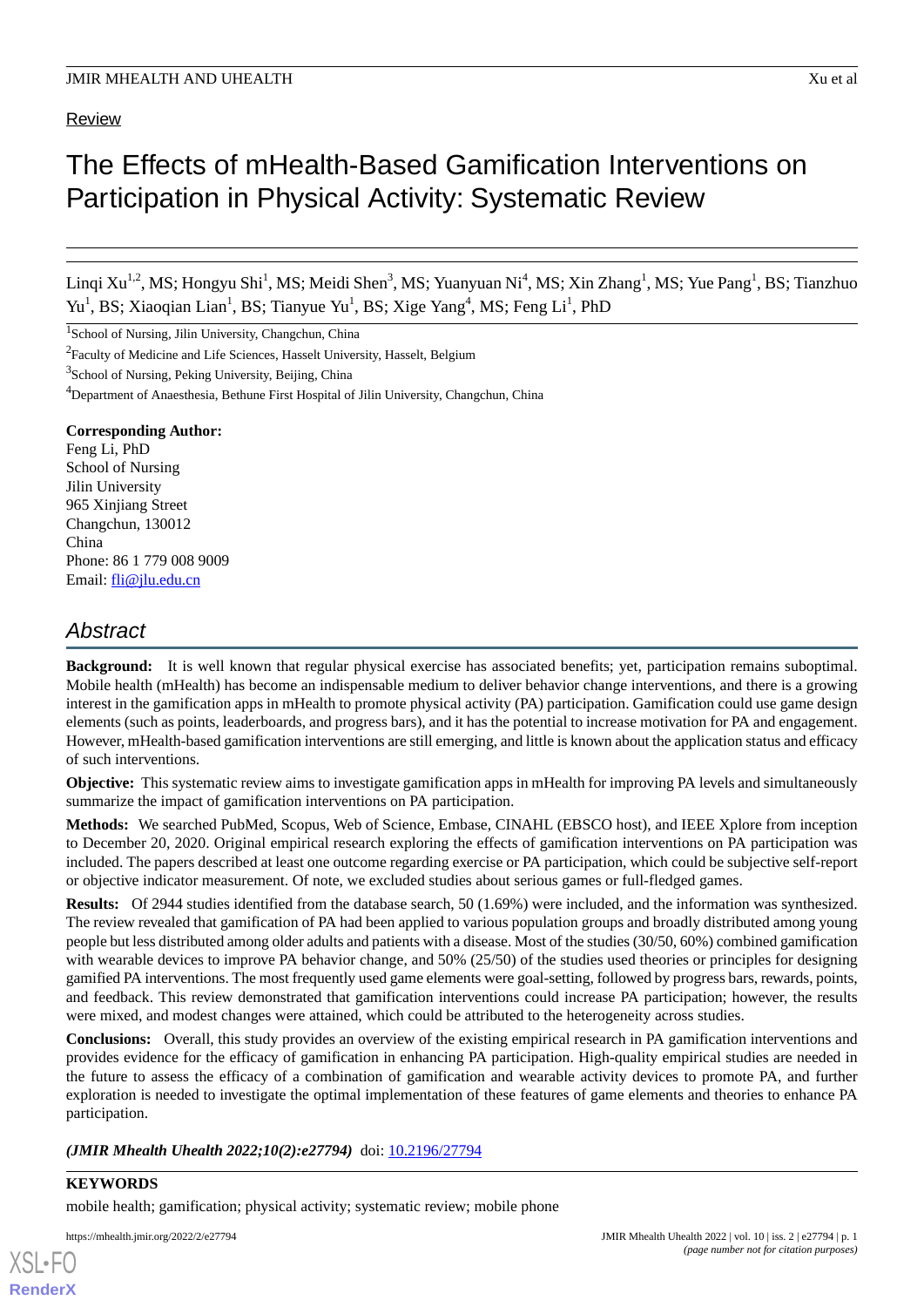# *Introduction*

## **Background**

Regular physical activity (PA) correlates with varied physical and mental health benefits [\[1](#page-12-0)[-4](#page-13-0)]. Guidelines reviewed by the Physical Activity Guidelines Advisory Committee recommended that even small increases in light-intensity PA participation can lead to health benefits [[5-](#page-13-1)[7\]](#page-13-2). However, despite proven benefits of PA participation, approximately one-third of the global adult population is insufficiently active and fails to fulfill the minimum PA guideline recommendations [[8\]](#page-13-3). Moreover, an average adult spends approximately 8 hours of the day in sedentary mode [\[9\]](#page-13-4), resulting in poor health outcomes, including an increased risk of cardiovascular disease and type 2 diabetes  $[10,11]$  $[10,11]$  $[10,11]$  $[10,11]$ . Therefore, innovative behavior change interventions are required to improve PA levels.

Mobile health (mHealth), as defined by the American Heart Association's scientific statement, is "the use of mobile computing and communication technologies (eg, mobile phones, wearable devices) for health services and information" [\[12](#page-13-7)]. It has become an essential medium to bring about behavior change interventions and has demonstrated a promising role in improving PA levels [\[13](#page-13-8)]; for example, wearable activity trackers enable users to objectively monitor their PA levels when used in conjunction with a mobile app. The real-time feedback relating to daily steps from the app may provide ongoing support and motivation for maintaining healthy PA behavior [\[14](#page-13-9)].

Gamification is the use of game design elements (such as points, leaderboards, progress bars, and badges) in nongame contexts (such as management, education, marketing, and health care) to increase motivation and engagement [[15\]](#page-13-10). There is a growing interest in the application of gamification in mHealth to promote healthy behavior change [\[16](#page-13-11)-[19\]](#page-13-12), especially in promoting PA levels [[20\]](#page-13-13). For example, Patel et al [\[21](#page-13-14)] used gamification combined with social incentives to reward behaviors and finally increased PA among adults who were overweight and obese. As the concept of gamification is relatively new [[15\]](#page-13-10), empirical evidence is still emerging on the efficacy of gamification PA behavior change interventions.

To the best of our knowledge, no systematic review of quantitative studies has assessed the efficacy of gamification on PA behavior change. A systematic review in 2016 examined the amount and quality of empirical evidence for the efficacy of gamification on health and well-being [[19\]](#page-13-12); however, the wide variability in gamification studies was limited in terms of the conclusions that could be drawn. Besides, the use of gamification in behavior change interventions is a young but rapidly growing research field; therefore, it would be timely to conduct a systematic review that combines all the empirical evidence related to the efficacy of gamification on PA participation.

#### **Aims**

 $XSI - F($ **[RenderX](http://www.renderx.com/)**

This systematic review aims to explore gamification apps in mHealth for improving PA levels and simultaneously summarize the effects of gamification interventions on PA participation.

Specifically, this study aims to (1) determine the most commonly used type of mHealth (eg, wearable devices and mobile apps) to deliver PA gamification interventions, (2) describe the most commonly used game elements applied to mHealth for improving PA levels, (3) determine the behavior change theories used in PA gamification interventions, and (4) summarize the impact of gamification interventions on PA outcomes (including daily step counts and time spent in PA) and sedentary behavior.

## *Methods*

#### **Operationalizing Gamification**

*Gamification* was defined and operationalized as the use of digital game elements in nongame contexts, which needs to be differentiated from creating immersive, full-fledged games as in serious games [[15,](#page-13-10)[22](#page-14-0)]. Serious games, sometimes referred to as *games with a purpose*, provide pure gaming experiences by creating a complete and immersive game (eg, augmented reality exergames such as Pokémon Go), whereas gamification attempts to affect users' behavior and motivation through an experience reminiscent of games using game elements such as badges and points (eg, a wearable device combined with a mobile app used points and leaderboards to promote PA levels). However, the actual difference between the 2 concepts could be vague and highly subjective [\[22\]](#page-14-0). In cases where the concepts were indistinguishable, 3 investigators (LX, XY, and FL) discussed the issue and arrived at the final decision.

## **Search Strategy**

This systematic review was conducted according to the PRISMA (Preferred Reporting Items for Systematic Reviews and Meta-Analyses) guidelines and Cochrane guidelines for systematic reviews [\[23](#page-14-1),[24\]](#page-14-2). Candidate papers were searched in PubMed, Scopus, Web of Science, Embase, CINAHL (EBSCO host), and IEEE Xplore from inception to December 20, 2020. In addition, relevant papers from other systematic reviews were included. The search strategy used controlled vocabulary (Medical Subject Headings), natural language terms, and synonyms. The search keywords were *gamification*, *game element*, and *physical activity*. [Multimedia Appendix 1](#page-12-1) provides further details on the search strategy.

#### **Selection Criteria**

The search results were imported into EndNote X9 (Clarivate) citation management software after removing the duplicates. All titles and abstracts of the candidate papers were screened by 2 investigators (LX and XZ). After the initial screening, 2 other investigators (MS and YP) independently reviewed the full text of the identified papers. Papers that fulfilled the following criteria were included in the systematic review:

- 1. Original empirical research, including qualitative and quantitative research (must be experimental research). Reviews (eg, systematic reviews, meta-analyses, narrative reviews, and scoping reviews), design documents, nonexperimental research, and protocols were excluded.
- 2. Peer-reviewed papers such as published papers, doctoral theses, and conference papers.
- 3. Full text is available in English.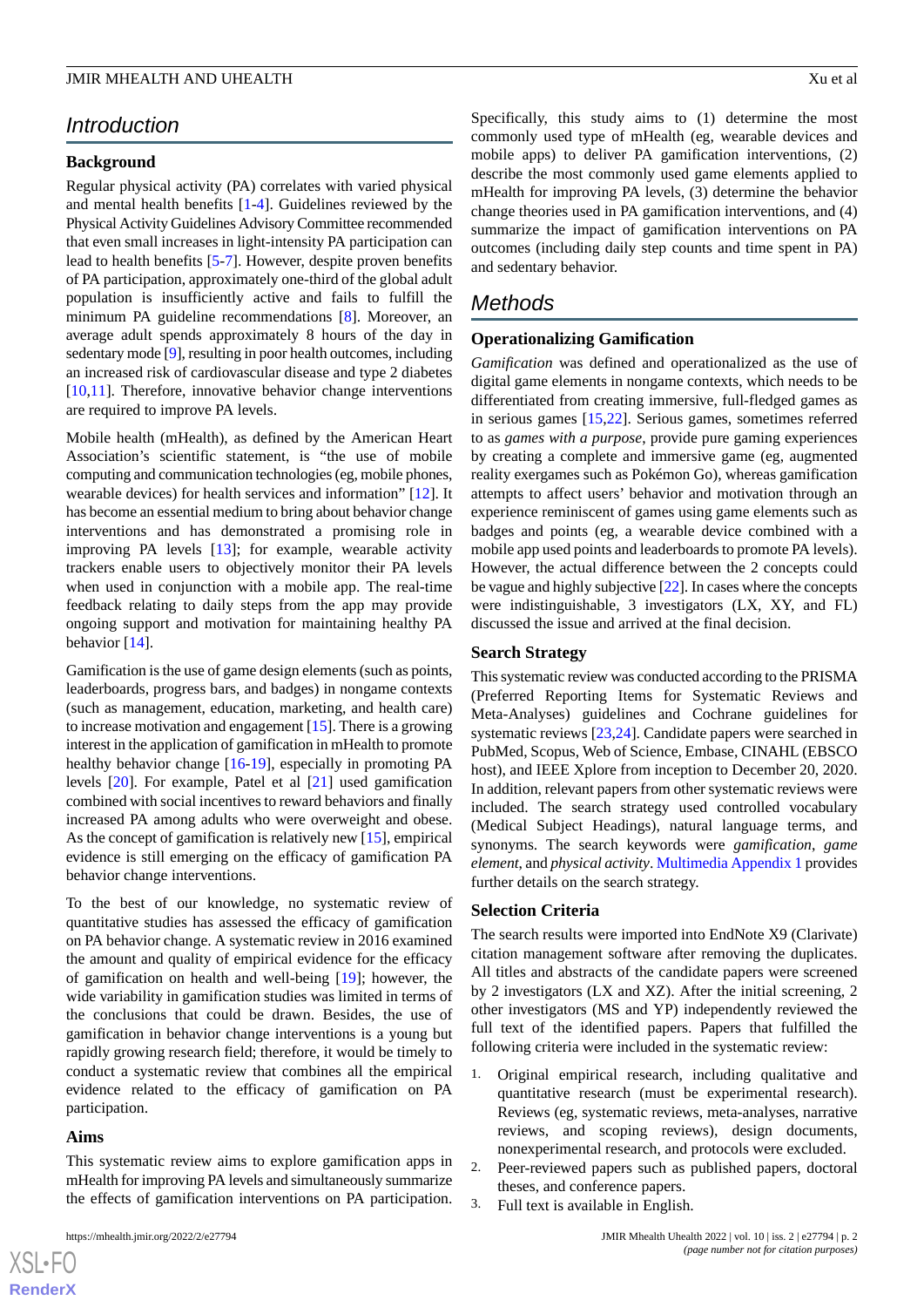- 4. Clearly specify gamification or the use of at least one game element. Research where gamification was only mentioned but not analyzed was excluded.
- 5. Gamification is delivered through digital devices (eg, PCs, tablets, smartphones, and wearable devices).
- 6. The purpose of gamification is to promote PA.
- 7. Serious games and full-fledged games (eg, video games as well as immersive virtual reality games and augmented reality exergames) were excluded.
- 8. The papers describe at least one outcome regarding exercise or PA participation, which could be subjective self-report or objective indicator measurement.
- 9. If there was a dispute over a reference, help from a third investigator was sought to resolve the issue and arrive at a final agreement.

## **Study Quality**

The quality of both the randomized controlled trials (RCTs) and quasi-experimental studies was evaluated by 2 authors (LX and MS). For all studies included in the systematic review, we performed a quality assessment using the Cochrane Effective Practice and Organization of Care Group controlled before-and-after studies risk-of-bias assessment recommendation [[25\]](#page-14-3); this risk-of-bias assessment tool was equally applicable to the quality assessment of RCTs and quasi-experimental studies. A total of 9 risk-of-bias criteria, including selection, performance, and reporting, were used to assess the included studies for potential bias; besides, each criterion was rated as *low risk*, *high risk*, or *unclear risk.* We summarized the quality evaluation results using a diagram. Any disputes were resolved through discussion with a third investigator (Tianzhuo Y) to reach a final agreement.

## **Data Extraction and Analysis**

Working independently, 2 investigators (Tianyue Y and XL) extracted information from the selected studies into a prepared Microsoft Access form that was developed specifically for this systematic review. In cases of disagreement, the final decisions were taken after a discussion between the 2 investigators (Tianyue Y and XL). The recorded data in the systematic review included the name of the first author, publication year, country, study design, participant characteristics (population type, mean

age, and percentage of the participants who were women), intervention characteristics (sample size, study setting, modality, and duration), gamification characteristics (game name, game elements, and theory used), and PA outcomes (PA measure, domains, and results). For the systematic review, the PA results comprised daily step counts, time spent in light PA (LPA), moderate PA (MPA), vigorous PA (VPA), moderate to vigorous PA (MVPA), percentage of goal reached, and PA motivation. Because of multiple definitions proposed for the term gamification, the subsequent classification methods of game elements were also divided. In this study, we used a combination of the taxonomy of game elements provided by Cugelman [[26\]](#page-14-4), Johnson et al [[19\]](#page-13-12), Lister et al [\[17](#page-13-15)], Sardi et al [\[16](#page-13-11)], and Vermeir et al [\[27](#page-14-5)]. The studies included in the systematic review had variations in study designs and insufficient data, which did not allow us to perform a meta-analysis. Therefore, we present the analysis of the PA outcomes and sedentary behavior in the form of a narrative review, with the results summarized in a table. Furthermore, we compared the inconsistencies of the intervention and gamification features between positive and negative studies to identify potential explanations.

# *Results*

## **Search Results**

A total of 4569 papers were identified through database searching, and an additional 6 papers were identified through other sources. Of these 4575 papers, after removal of duplicates, 2944 (64.35%) were screened by title or abstract. Of these 2944 papers, 2854 (96.94%) were excluded because they did not meet the inclusion and exclusion criteria, leaving 90 (3.06%) for full-text review. After careful evaluation, 44% (40/90) of the papers were excluded for the following reasons: 18% (7/40) were reviews, protocols, or design documents; 13% (5/40) were not experimental studies; 3% (1/40) did not refer to gamification; the gamification of 8% (3/40) was not delivered by means of a digital device; the full texts of 40% (16/40) were not available in English; and 20% (8/40) had duplicate data from the same patients. Finally, of the 90 studies, 50 (56%) were included and evaluated in our systematic review. [Figure 1](#page-3-0) shows the profile of the study selection.

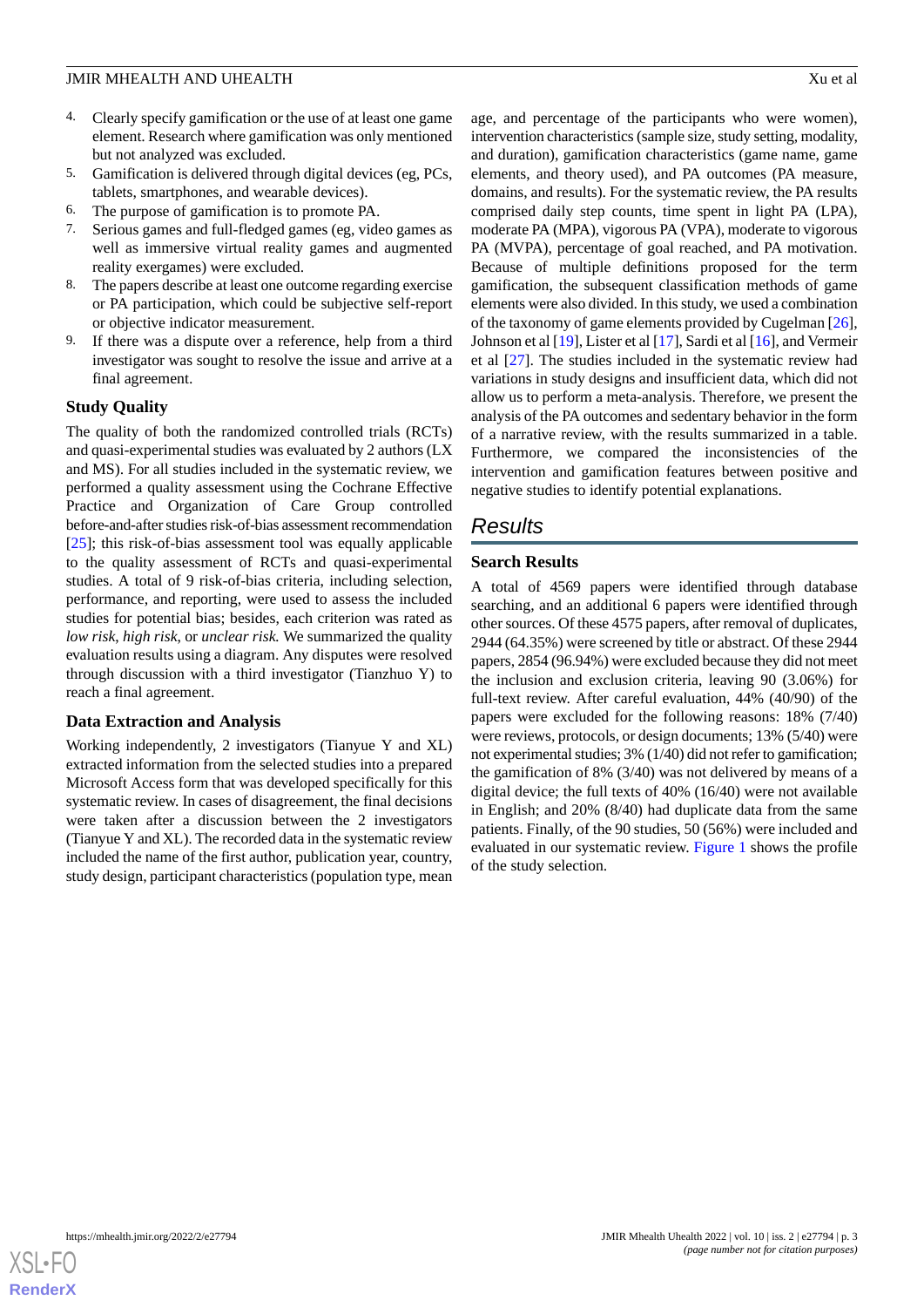<span id="page-3-0"></span>**Figure 1.** PRISMA (Preferred Reporting Items for Systematic Reviews and Meta-Analyses) flow diagram of search results.



#### **Study Characteristics**

[Multimedia Appendix 2](#page-12-2) [[21,](#page-13-14)[28](#page-14-6)-[76\]](#page-16-0) presents the characteristics of all 50 papers included in our systematic review. The studies were published between 2013 and 2020, and 84% (42/50) were published after 2015, which indicated that research on using gamification to enhance PA was an emerging field and had a rapidly rising trend. The studies were distributed globally: 36% (18/50) in European countries, 24% (12/50) in the United States, 16% (8/50) in Asian countries, 10% (5/50) in Canada, 8% (4/50) in Australia, 4% (2/50) in Brazil, and 2% (1/50) in Singapore. The studies that were selected were primarily from two different types: RCTs (24/50, 48%) and quasi-experimental studies (26/50, 52%). Of the 26 quasi-experimental studies, 7 (27%) used a non-RCT design and 19 (73%) used a single-group pretest–posttest design. Both the RCTs and non-RCTs used a between-group design with 2, 3, 4, and 5 groups.

#### **Participant Characteristics**

The systematic review included a total of 9977 participants, and evaluation was performed. Sample sizes varied from 7 to 3637 participants, with 84% (42/50) of the sample sizes consisting

[XSL](http://www.w3.org/Style/XSL)•FO **[RenderX](http://www.renderx.com/)**

of <200 participants. When reported (45/50, 90%), participant types in 58% (26/45) of the studies were classified as low risk, including healthy adults (10/45, 22%), healthy adolescents (5/45, 11%), children (5/45, 11%), undergraduate students (3/45, 7%), and family (3/45, 7%), whereas participant types in 42% (19/45) of the studies were classified as high risk, including older adults  $(5/45, 11\%)$ ; adults who were overweight or obese  $(4/45, 9\%)$ ; insufficiently active people (3/45, 7%); and patients with rheumatoid arthritis (1/45, 2%), chronic obstructive pulmonary disease (1/45, 2%), childhood cancer (1/45, 2%), chronic back pain (1/45, 2%), coronary heart disease (1/45, 2%), ovarian cancer ( $1/45$ ,  $2\%$ ), and type 2 diabetes ( $1/45$ ,  $2\%$ ), indicating that the gamification of PA had been applied to a variety of population groups. The age of the participants ranged from 8 to 71 years, with the gamification interventions broadly distributed among young people but less distributed among older adults and patients with a disease. The proportion of women varied from 0% to 88%; of the 50 studies, 1 (2%) included only male participants and 7 (14%) did not report the gender ratio.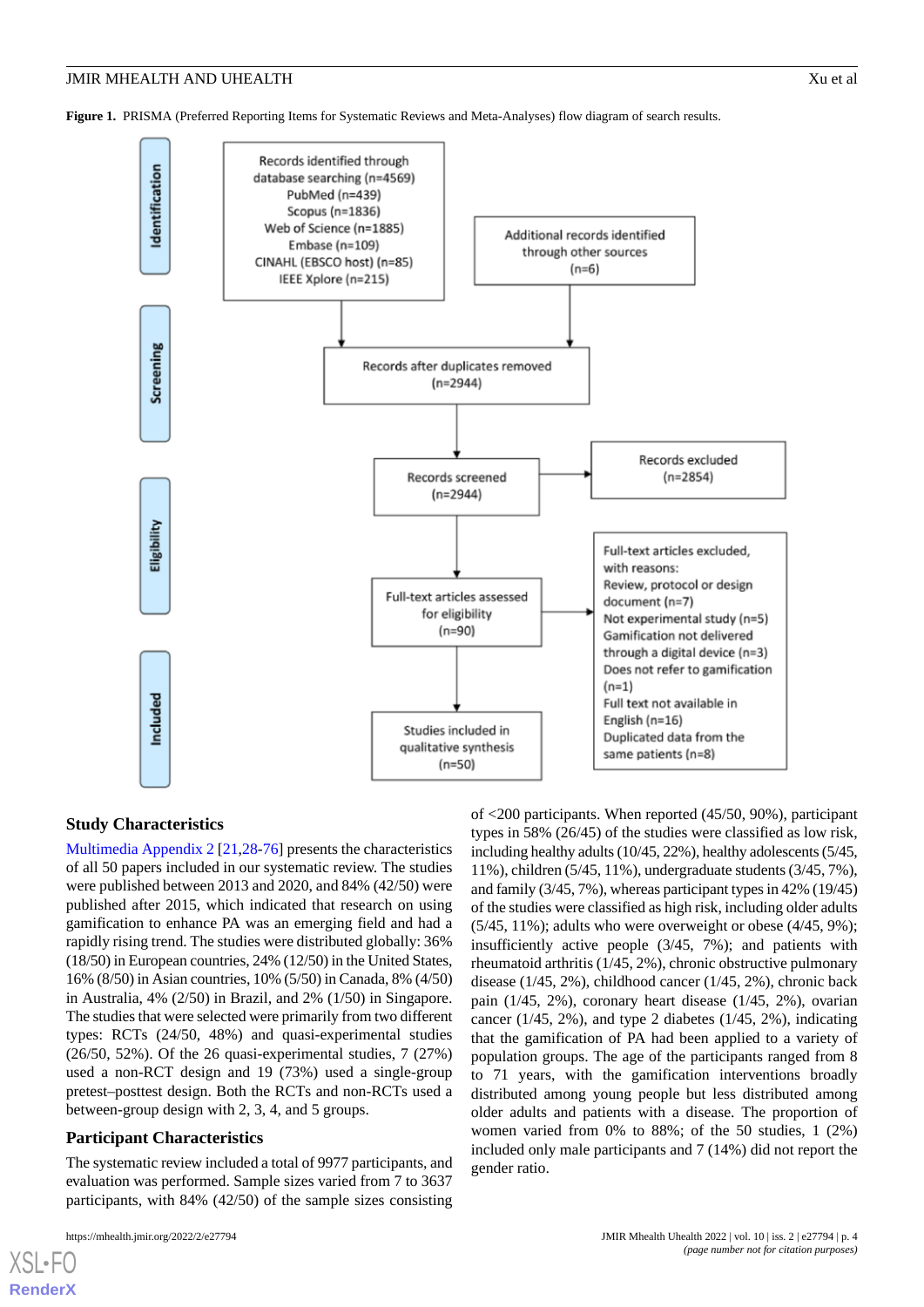## **Intervention Characteristics**

Most of the study interventions (35/50, 70%) were conducted on the web, 12% (6/50) at homes, 8% (4/50) at schools, 4%  $(2/50)$  at workplaces, 4%  $(2/50)$  in communities, and 2%  $(1/50)$ in laboratories. The gamification of PA was delivered by means of several digital methods: mobile apps only (14/50, 28%), website only (6/50, 12%), activity monitors (eg, wristband and bracelet) only (7/50, 14%), website combined with activity monitors (9/50, 18%), and mobile apps combined with activity monitors (14/50, 28%), showing that most of the studies (30/50, 60%) combined gamification with wearable devices to improve PA behavior change. To be more specific, most of the wearable devices used in gamification were wrist worn (eg, Fitbit). The duration of the intervention ranged from 72 hours to 2 years; most (38/50, 76%) had no follow-up duration, indicating that further evaluations of PA gamified interventions are required to determine longer-term sustainability in the future.

## **Gamification Characteristics**

[Table 1](#page-4-0) and [Figure 2](#page-5-0) show the gamification characteristics of the studies included in our systematic review. The number of game elements used in PA gamified interventions ranged from 1 to 10, with most including 5 game elements. The most frequently used game elements were goal-setting, followed by progress bars, rewards, points, and feedback.

Of the 50 studies, 25 (50%) used theories or principles for designing gamified PA interventions. As depicted in [Table 2](#page-5-1), self-determination theory (SDT) was used in 32% (8/25) of the studies, behavioral economics (BE) in 20% (5/25), social cognitive theory in 12% (3/25), theory of planned behavior in 12% (3/25), behavior change technology in 12% (3/25), the transtheoretical model in 12% (3/25), the Whole Person Wellness Model in 4% (1/25), theories of perceived value in 4% (1/25), fun theory in 4% (1/25), sociocognitive learning theory in 4% (1/25), and the health action process approach in 4% (1/25). Furthermore, most of the studies (22/25, 88%) used a single theory and 12% (3/25) used a combination of 2 theories.

<span id="page-4-0"></span>**Table 1.** Type of game elements used in the selected studies (N=50).

| Game elements                        | Values, n (%) |  |  |
|--------------------------------------|---------------|--|--|
| Achievement and progression oriented |               |  |  |
| Challenges                           | 6(12)         |  |  |
| Goal-setting                         | 30(60)        |  |  |
| Feedback                             | 21(42)        |  |  |
| Progress bars                        | 26(52)        |  |  |
| Points                               | 22(44)        |  |  |
| Levels                               | 7(14)         |  |  |
| Leaderboards                         | 12(24)        |  |  |
| <b>Badges</b>                        | 6(12)         |  |  |
| Rewards                              | 25(50)        |  |  |
| Social interaction oriented          |               |  |  |
| Competition                          | 16(32)        |  |  |
| Collaboration                        | 16(32)        |  |  |
| Social support                       | 2(4)          |  |  |
| <b>Immersion oriented</b>            |               |  |  |
| Story or theme                       | 9(18)         |  |  |
| Avatars                              | 2(4)          |  |  |

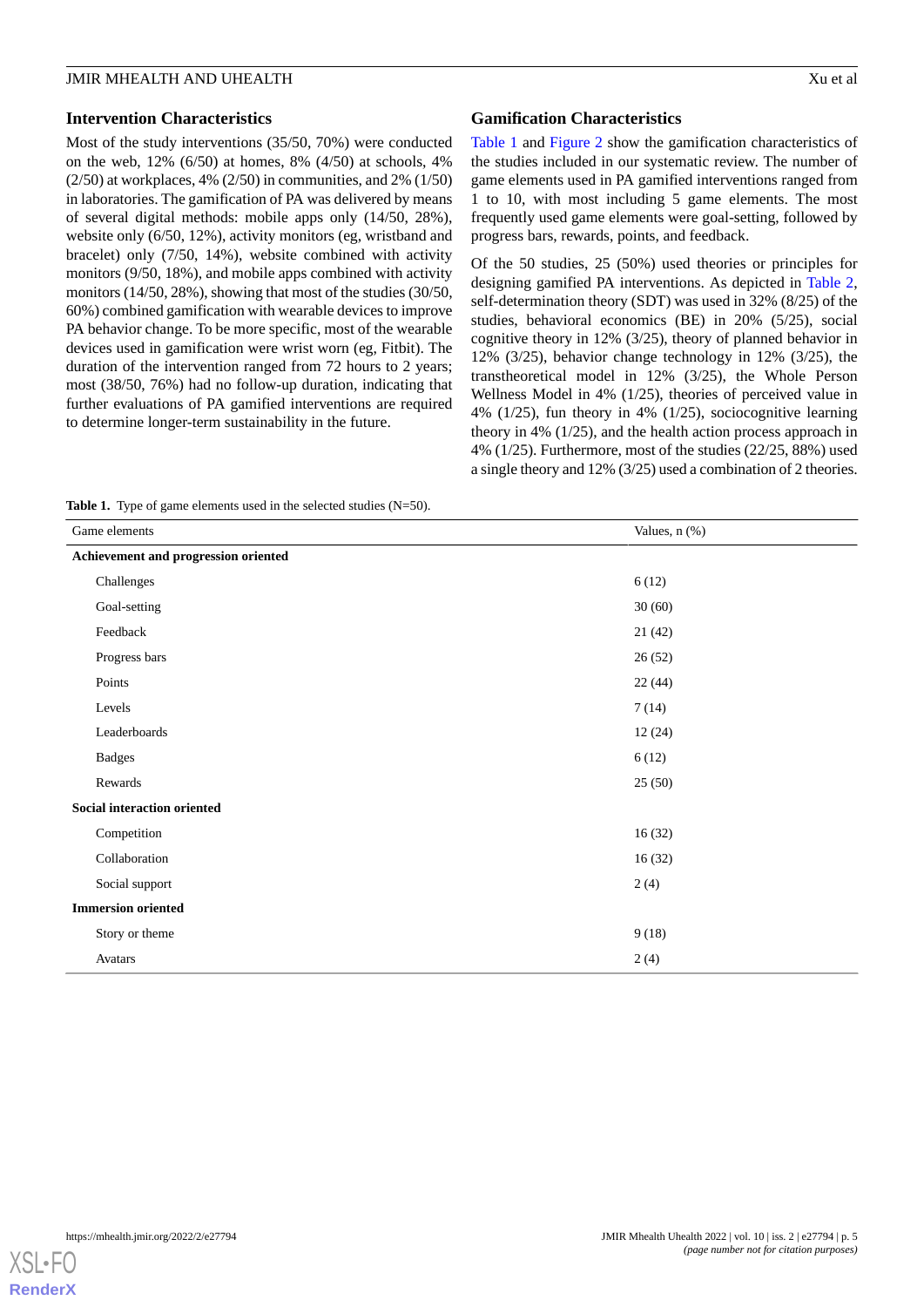<span id="page-5-0"></span>**Figure 2.** Number of game elements used in the selected studies.



<span id="page-5-1"></span>Table 2. Number of theories and principles used in the selected studies (N=25).

| Theory                                          | Values, n (%) |
|-------------------------------------------------|---------------|
| $\mathrm{SDT}^\mathrm{a}$                       | 8(32)         |
| $\mathrm{BE}^{\mathrm{b}}$                      | 5(20)         |
| $\ensuremath{\mathrm{S}\mathrm{CT}}^\mathrm{c}$ | 3(12)         |
| TPB <sup>d</sup>                                | 3(12)         |
| $\ensuremath{\mathrm{BCT}^{\mathrm{e}}}$        | 3(12)         |
| TTM <sup>f</sup>                                | 3(12)         |
| $\ensuremath{\mathsf{WPWM}}^g$                  | 1(4)          |
| Theories of perceived value                     | 1(4)          |
| Fun theory                                      | 1(4)          |
| Sociocognitive learning theory                  | 1(4)          |
| HAPA <sup>h</sup>                               | 1(4)          |

a SDT: self-determination theory.

<sup>b</sup>BE: behavioral economics.

<sup>c</sup>SCT: social cognitive theory.

<sup>d</sup>TPB: theory of planned behavior.

<sup>e</sup>BCT: behavior change technology.

fTTM: transtheoretical model.

<sup>g</sup>WPWM: Whole Person Wellness Model.

hHAPA: health action process approach.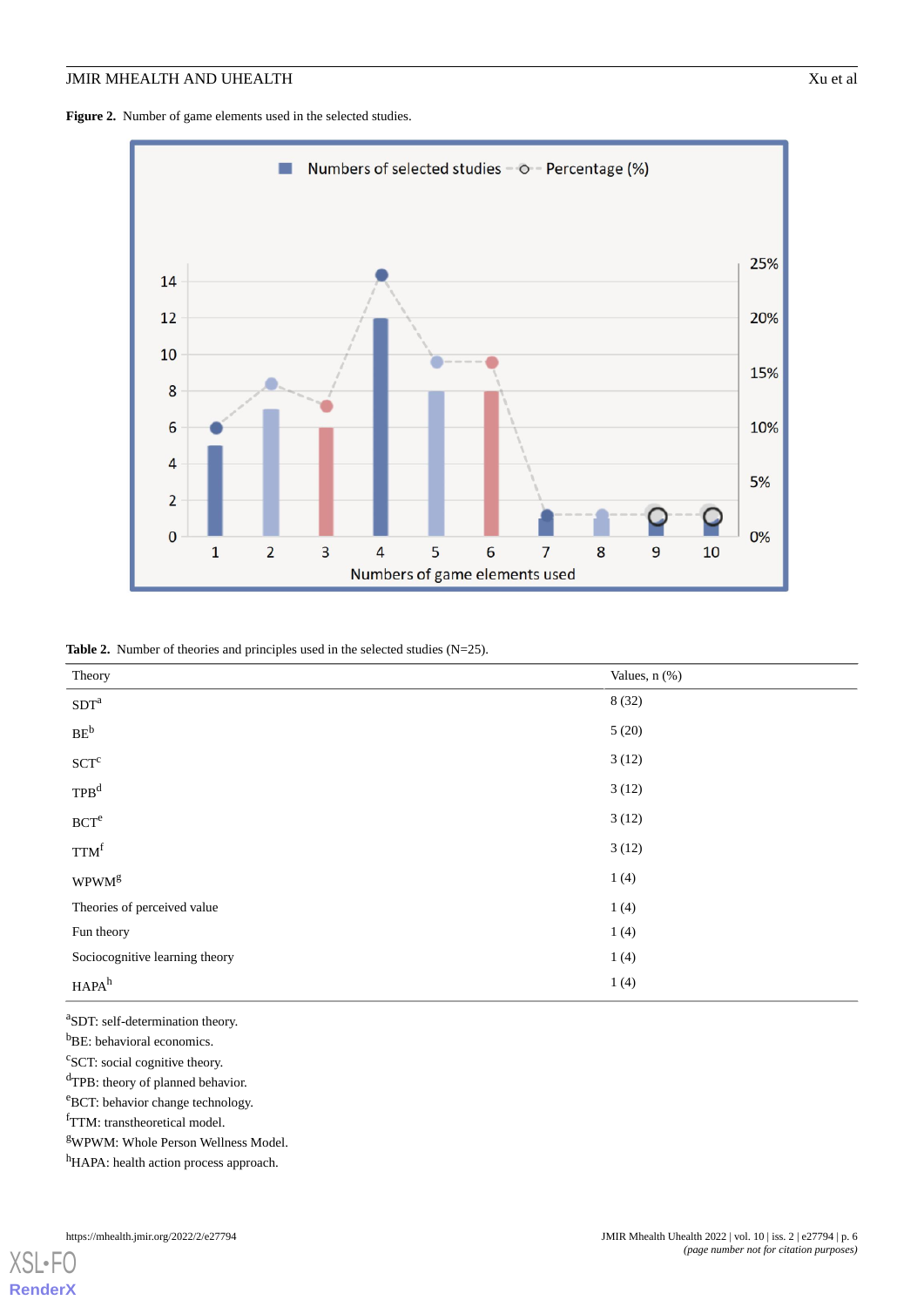## **Assessment of Study Quality**

As mentioned in [Figure 3,](#page-6-0) the quality of the 50 studies included in the systematic review was summarized using the Cochrane Effective Practice and Organization of Care Group risk-of-bias criteria. Generally, 58% (29/50) of the studies performed well, with at least 6 of the 9 evaluation criteria reported as low risk. As the RCTs and single-group pretest–posttest studies involved random sequence generation and allocation concealment, they were high risk. Furthermore, because 38% (19/50) of the studies had no control group, the applicable criteria relating to between-group comparisons were not fulfilled.

<span id="page-6-0"></span>

|  | <b>Figure 3.</b> Risk-of-bias summary $[21,28-76]$ . |  |  |
|--|------------------------------------------------------|--|--|
|--|------------------------------------------------------|--|--|

|                                       | Risk-of-bias judgment  |            |                                 |                        |                                               |                                                          |                          |                                               |                                        |
|---------------------------------------|------------------------|------------|---------------------------------|------------------------|-----------------------------------------------|----------------------------------------------------------|--------------------------|-----------------------------------------------|----------------------------------------|
| Study                                 | Was the                | Was the    | Were                            | Were                   | Were in-                                      | Was knowledge of                                         | Was the study            | Was the study                                 | Was the                                |
|                                       | allocation             | allocation | baseline                        | baseline               | complete                                      | the allocated inter-                                     | adequately               | free from                                     | study free                             |
|                                       | sequence<br>adequately | adequately | outcome<br>concealed? measureme | charac-<br>teristics   | adequately                                    | outcome data ventions adequately<br>prevented during the | protected<br>against     | selective<br>outcome                          | from other<br>risks of bias?           |
|                                       | generated?             |            | nts similar?                    | similar?               | addressed?                                    | study?                                                   | contamination?           | reporting?                                    |                                        |
| Ahn et al [29]                        |                        |            |                                 |                        | 0                                             | 0                                                        | 0                        | 0                                             | 0                                      |
| Allam et al [28]                      | ○                      | 0          | $\bigcirc$                      | O                      | $\bigcirc$                                    | O                                                        | ◯                        | 0                                             | $\bigcirc$                             |
| Altmeyer et al [30]                   |                        |            |                                 |                        | ∩                                             |                                                          | ∩                        | ∩                                             | ∩                                      |
| Burkow et al [31]                     |                        |            |                                 |                        | ◯                                             |                                                          | ◯                        |                                               |                                        |
| Chung et al [32]                      |                        |            |                                 |                        | ∩                                             |                                                          | ∩                        | ∩                                             | ∩                                      |
| Coombes et al [33]                    |                        |            | 0                               | $\scriptstyle\bigcirc$ | C                                             |                                                          | 0                        |                                               |                                        |
| Corepal et al [34]                    |                        |            | C                               |                        | C                                             |                                                          | C                        |                                               |                                        |
| Dadaczynski et al [35]                |                        |            |                                 |                        |                                               |                                                          |                          |                                               |                                        |
| Direito et al [36]                    |                        |            | ◯                               | 0                      | ∩                                             |                                                          | $\bigcirc$               | ∩                                             |                                        |
| Edney et al [37]                      |                        | 0          | $\scriptstyle\bigcap$           | 0                      | $\bigcirc$                                    |                                                          | $\scriptstyle\bigcirc$   | $\bigcirc$                                    |                                        |
| Fuemmeler et al [38]                  |                        |            |                                 |                        | O                                             | 0                                                        | 0                        | ∩                                             |                                        |
| Gonze et al [39]                      | ○                      | ◯          | ∩                               | ◯                      | C                                             |                                                          | 0                        | O                                             |                                        |
| Gotsis et al [40]                     |                        | ◯          | ◯                               | 0                      | ◯                                             | Œ                                                        | ◯                        | ◯                                             |                                        |
| Guthrie et al [41]                    | ( )                    |            | ( )                             | ( )                    | 0                                             |                                                          | 0                        | 0                                             | ( )                                    |
| Ha et al [42]                         | 0                      |            | ( )                             |                        | 0                                             |                                                          | 0                        | $\left(\begin{array}{c} \end{array}\right)$   |                                        |
| Haque et al [43]                      |                        |            | C                               | ◯                      | ◯                                             |                                                          | ◯                        | C                                             |                                        |
| Harris et al [44]                     |                        |            |                                 |                        | $\left(\begin{array}{c} \end{array}\right)$   |                                                          | ◯                        | ◯                                             |                                        |
| Höchsmann et al [45]                  | ∩                      | $\bigcirc$ | ∩                               | ∩                      | $\left( \begin{array}{c} \end{array} \right)$ |                                                          | ◯                        | $\left( \begin{array}{c} \end{array} \right)$ |                                        |
| Kouwenhoven et al [46]                |                        |            |                                 |                        | 0                                             |                                                          | 0                        | O                                             |                                        |
| Kurtzman et al [47]                   | ◯                      | C          | €                               | ∩                      |                                               |                                                          | €                        |                                               |                                        |
| Lier et al [48]                       | $\bigcirc$             |            | $\bigcirc$                      | 0                      |                                               |                                                          | ○                        | $\bigcirc$                                    | $\begin{array}{c} \square \end{array}$ |
| Lowensteyn et al [49]                 |                        |            |                                 |                        |                                               |                                                          | ∩                        |                                               | ○                                      |
| Maher et al [50]                      |                        |            | $\scriptstyle\bigcap$           |                        |                                               |                                                          |                          |                                               |                                        |
| Mo et al [51]                         |                        |            | C                               |                        |                                               |                                                          | €                        |                                               |                                        |
| Muangsrinoon et al [52]               |                        |            | ◯                               |                        |                                               |                                                          | ◯                        | ◯                                             |                                        |
| Nishiwaki et al [53]                  | ◠                      | C          | O                               | ∩                      |                                               |                                                          | ○                        | ◯                                             |                                        |
| Patel et al [54]                      |                        |            | ( )                             |                        | 0                                             |                                                          | 0                        | $\bigcirc$                                    |                                        |
| Patel et al [21]                      |                        |            | С                               |                        |                                               |                                                          | ◯                        |                                               |                                        |
| Pope et al [55]                       |                        |            | C                               |                        |                                               |                                                          |                          |                                               |                                        |
| Pyky et al [56]                       |                        | C          | ◯                               | ◯                      |                                               |                                                          | ◯                        | C                                             | ◠                                      |
| Reynolds et al [57]                   |                        |            |                                 |                        | O                                             |                                                          |                          |                                               |                                        |
| Riva et al [58]                       |                        |            | C                               |                        |                                               |                                                          | €                        |                                               |                                        |
| Razikin et al [59]                    |                        |            |                                 |                        |                                               |                                                          |                          |                                               |                                        |
| Santos et al [60]                     |                        |            | C                               |                        |                                               |                                                          | O                        | ◯                                             |                                        |
| Shameli et al [61]                    |                        |            |                                 |                        |                                               |                                                          | O                        | 0                                             |                                        |
| Steinert et al [62]                   |                        |            |                                 |                        |                                               |                                                          | C                        |                                               |                                        |
| Strand et al [63]                     |                        |            |                                 |                        |                                               |                                                          |                          |                                               |                                        |
| Tabak et al [64]                      |                        |            |                                 |                        |                                               |                                                          | ∩                        | ∩                                             | ◯                                      |
| Takahashi et al [65]                  |                        |            |                                 |                        | O                                             |                                                          | O                        | $\cup$                                        |                                        |
| Thorsteinsen et al [66]               | $\bigcirc$             | О          | О                               | $\bigcirc$             |                                               | $\bigcirc$                                               | $\bigcirc$               | $\bigcirc$                                    | $\bigcirc$                             |
| Tong et al [67]                       | $\Box$                 | Ð          | $\bigcirc$                      | $\bigcirc$             | $\bigcirc$                                    | $\circ$                                                  | $\bigcirc$               | $\bigcirc$                                    | $\bigcirc$                             |
| Tu et al [68]                         | $\bigcirc$             | $\circ$    | $\bigcirc$                      | О                      | $\bigcirc$                                    | $\bigcirc$                                               | О                        | $\bigcirc$                                    | $\bigcirc$                             |
| Villasana et al [69]                  | - 1                    | - 1        | - 1                             | 0                      | $\bigcirc$                                    | $\bigcirc$                                               | О                        | $\bigcirc$                                    | $\bigcirc$                             |
| Walsh et al [70]                      |                        |            | $\bigcirc$                      | $\bigcirc$             |                                               | О                                                        | $\bigcirc$               | О                                             | $\bigcirc$                             |
| Wilson et al [71]                     | 0                      | ●          | O                               | ●                      | $\bigcirc$                                    | $\bigcirc$                                               | $\bigcirc$               | О                                             | $\overline{\mathbf{O}}$                |
| Wong et al [72]                       | Ð                      | D          | O                               | O                      | O                                             | 0                                                        | $\bigcirc$               | $\bigcirc$                                    | $\bigcirc$                             |
|                                       | 11                     |            | $\hspace{0.1cm}\Box$            |                        |                                               | О                                                        |                          |                                               | $\bigcirc$                             |
| Wright et al [73]<br>Yacef et al [74] |                        | ۰          | $\bigcirc$                      | O<br>O                 | $\bigcirc$<br>$\bigcirc$                      | О                                                        | $\bigcirc$<br>$\bigcirc$ | $\bigcirc$<br>$\bigcirc$                      | О                                      |
|                                       |                        | О          | О                               | O                      |                                               |                                                          |                          |                                               |                                        |
| Zhao et al [75]                       | O<br>⌒                 | $\subset$  | ∩                               | ∩                      | $\bigcirc$<br>∩                               | $\bigcirc$                                               | $\bigcirc$               | $\bigcirc$<br>$\bigcirc$                      | $\bigcirc$<br>$\bigcirc$               |
| Zuckerman et al [76]                  |                        |            |                                 |                        |                                               | ○                                                        | ○                        |                                               |                                        |

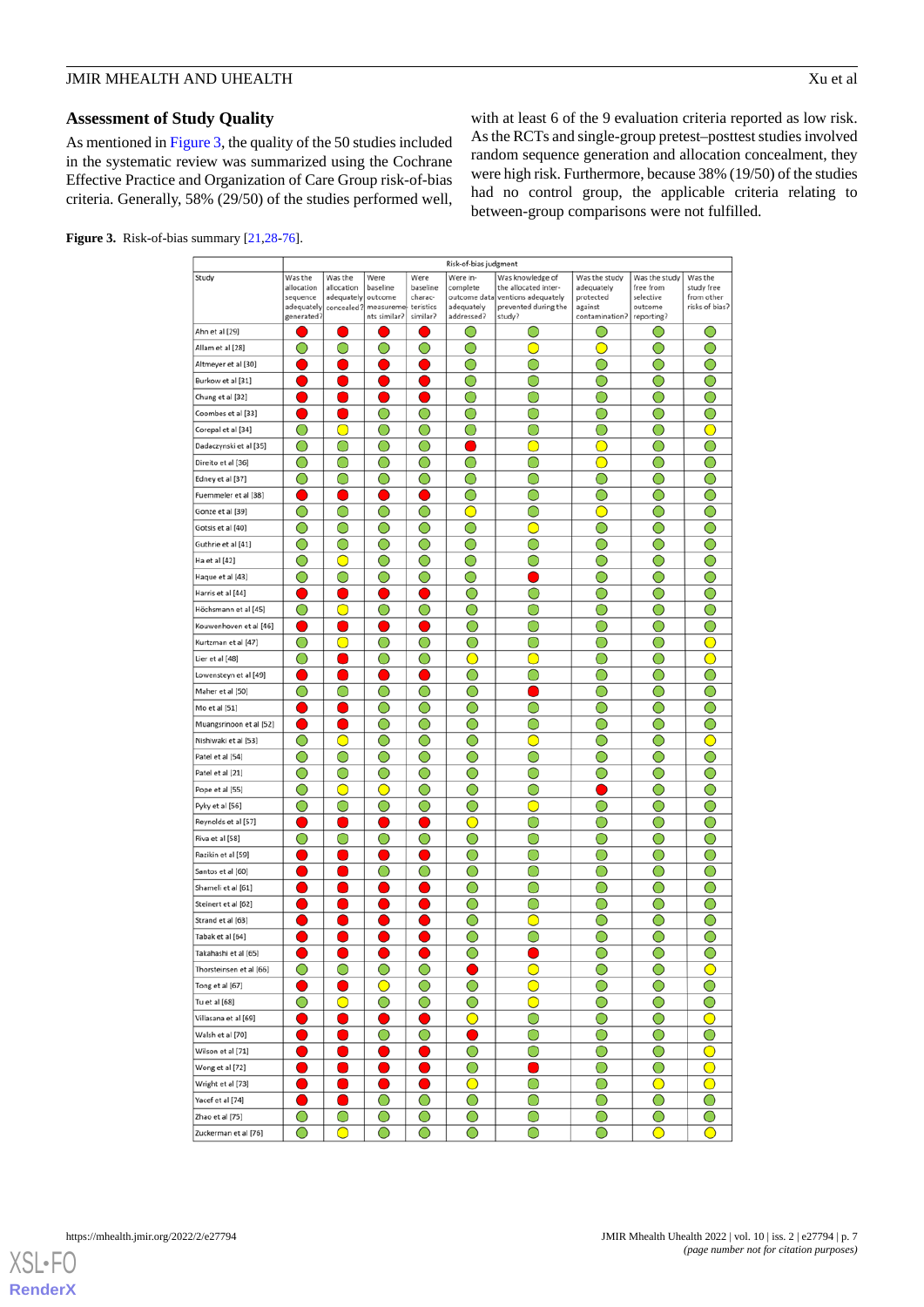## **Effects of Gamification on Outcome of PA**

The PA behavior domains comprised daily step counts, time spent in LPA, MPA, VPA, and MVPA measured by objective activity monitors (34/50, 68%) or self-reported questionnaires (16/50, 32%). [Multimedia Appendix 3](#page-12-3) [[21](#page-13-14)[,28](#page-14-6)-[76\]](#page-16-0) provides a detailed summary of outcome measures, domains, and results for all included studies. [Table 3](#page-8-0) includes a summary of selected

outcomes by study design. The controlled studies compared the differences between the intervention group and the control group, and the single-group studies simply compared the pre–post data in 1 group. Moreover, we compared the differences in intervention and gamification characteristics between positive and negative studies to identify potential reasons in [Multimedia Appendix 4](#page-12-4) [[21,](#page-13-14)[28](#page-14-6)[-56](#page-15-0),[58](#page-15-1)[-62](#page-16-1), [64,](#page-16-2)[66](#page-16-3)-[72,](#page-16-4)[74](#page-16-5)[,76](#page-16-0)].

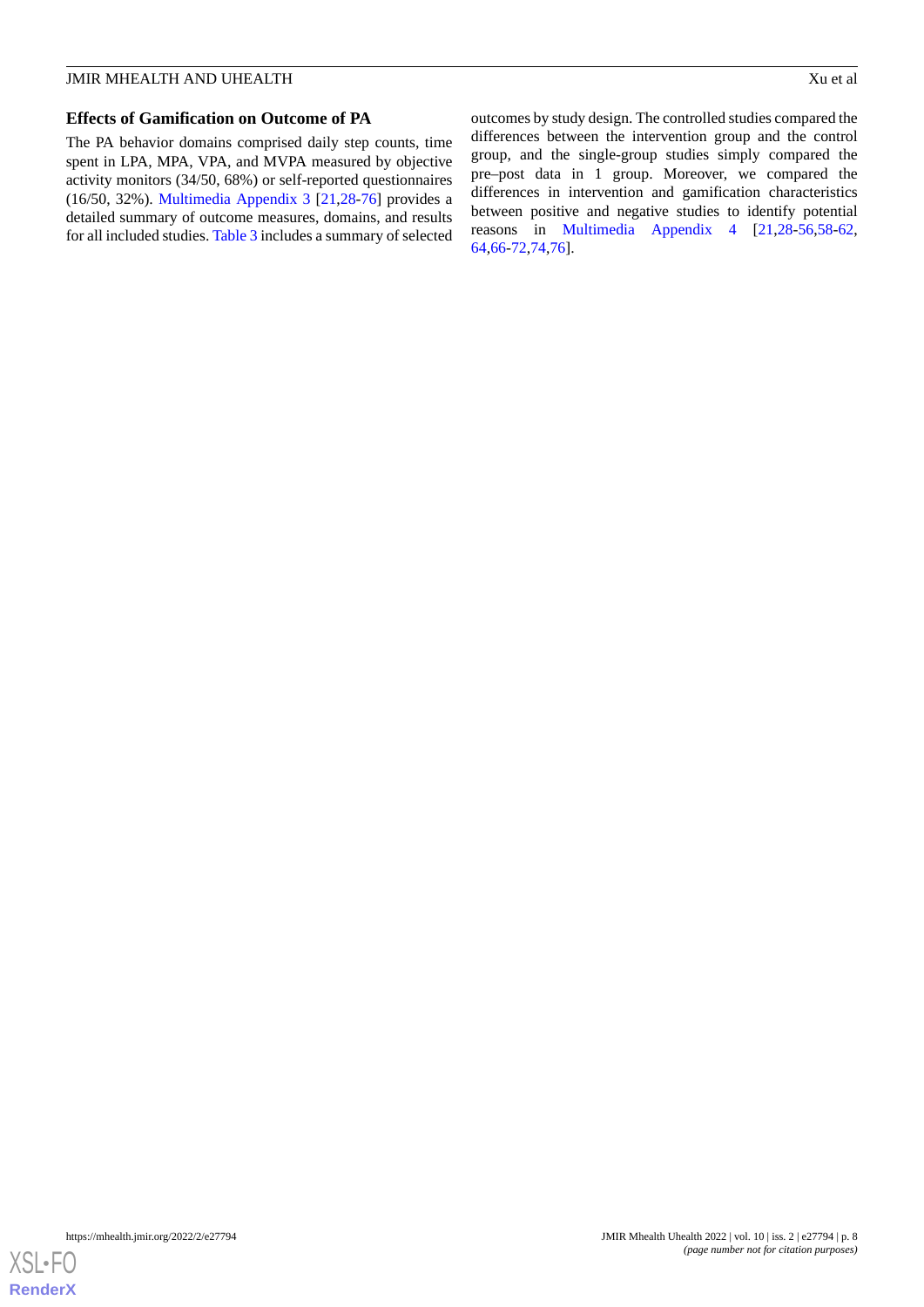<span id="page-8-0"></span>Table 3. Summary of selected outcomes by study design in the included studies (N=50).

| Outcome and studies that assessed them            | Quasi-experimental studies (study and effect) |                                      |  |
|---------------------------------------------------|-----------------------------------------------|--------------------------------------|--|
| (randomized controlled trials [study and effect]) |                                               |                                      |  |
|                                                   | Nonrandomized controlled studies              | Single-group (pre-post) studies      |  |
| Step counts $(n=23)$                              |                                               |                                      |  |
| Corepal et al [34] <sup>a</sup>                   | Coombes et al [33] <sup>a</sup>               | Ahn et al $[29]$ <sup>b</sup>        |  |
| Direito et al $[36]$ <sup>a</sup>                 | Muangsrinoon et al $[52]$ <sup>c</sup>        | Altmeyer et al $[30]$ <sup>b</sup>   |  |
| Gonze et al [39] <sup>a</sup>                     | Santos et al $[60]$ <sup>c</sup>              | Chung et al $[32]$ <sup>d</sup>      |  |
| Höchsmann et al [45] <sup>d</sup>                 | Tong et al $[67]$ <sup>c</sup>                | Shameli et al [61] <sup>b</sup>      |  |
| Kurtzman et al [47] <sup>a</sup>                  | Walsh et al [70] <sup>a</sup>                 | Tabak et al $[64]$ <sup>d</sup>      |  |
| Lier et al $[48]$ <sup>c</sup>                    | e                                             | Takahashi et al [65] <sup>d</sup>    |  |
| Nishiwaki et al [53] <sup>c</sup>                 |                                               | Wright et al $[73]$ <sup>d</sup>     |  |
| Patel et al $[54]$ <sup>c</sup>                   |                                               |                                      |  |
| Patel et al $[21]$ <sup>c</sup>                   |                                               |                                      |  |
| Pope et al $[55]^a$                               |                                               |                                      |  |
| Tu et al $[68]$ <sup>c</sup>                      |                                               |                                      |  |
| Time spent in overall $PAf$ (n=15)                |                                               |                                      |  |
| Allam et al $[28]$ <sup>b</sup>                   | Mo et al $[51]$ <sup>c</sup>                  | Altmeyer et al $[30]$ <sup>b</sup>   |  |
| Gotsis et al [40] <sup>a</sup>                    |                                               | Burkow et al $[31]$ <sup>d</sup>     |  |
| Haque et al $[43]$ <sup>c</sup>                   |                                               | Harris $[44]$ <sup>b</sup>           |  |
| Maher et al $[50]$ <sup>a</sup>                   |                                               | Lowensteyn et al $[49]$ <sup>b</sup> |  |
| Nishiwaki et al [53] <sup>c</sup>                 |                                               | Razikin et al [59] <sup>b</sup>      |  |
| Riva et al $[58]$ <sup>a</sup>                    |                                               | Steinert et al [62] <sup>b</sup>     |  |
| Thorsteinsen et al $[66]$ <sup>a</sup>            |                                               | Villasana et al [69] <sup>a</sup>    |  |
|                                                   |                                               | Wong et al $[72]$ <sup>b</sup>       |  |
| Time spent in $LPAg$ (n=7)                        |                                               |                                      |  |
| Corepal et al [34] <sup>a</sup>                   | Mo et al $[51]$ <sup>c</sup>                  |                                      |  |
| Dadaczynski et al [35] <sup>c</sup>               | Yacef et al $[74]$ <sup>a</sup>               |                                      |  |
| Direito et al [36] <sup>a</sup>                   |                                               |                                      |  |
| Maher et al $[50]$ <sup>c</sup>                   |                                               |                                      |  |
| Zuckerman et al $[76]$ <sup>c</sup>               |                                               |                                      |  |
| Time spent in $MPAh$ (n=6)                        |                                               |                                      |  |
| Corepal et al [34] <sup>a</sup>                   | Mo et al $[51]$ <sup>c</sup>                  |                                      |  |
| Dadaczynski et al [35] <sup>a</sup>               | Yacef et al $[74]$ <sup>c</sup>               |                                      |  |
| Direito et al $[36]$ <sup>a</sup>                 |                                               |                                      |  |
| Maher et al $[50]$ <sup>a</sup>                   |                                               |                                      |  |
| Time spent in $VPA^i$ (n=6)                       |                                               |                                      |  |
| Corepal et al [34] <sup>a</sup>                   | Mo et al $[51]$ <sup>c</sup>                  |                                      |  |

[XSL](http://www.w3.org/Style/XSL)•FO **[RenderX](http://www.renderx.com/)**

https://mhealth.jmir.org/2022/2/e27794 JMIR Mhealth Uhealth 2022 | vol. 10 | iss. 2 | e27794 | p. 9 *(page number not for citation purposes)*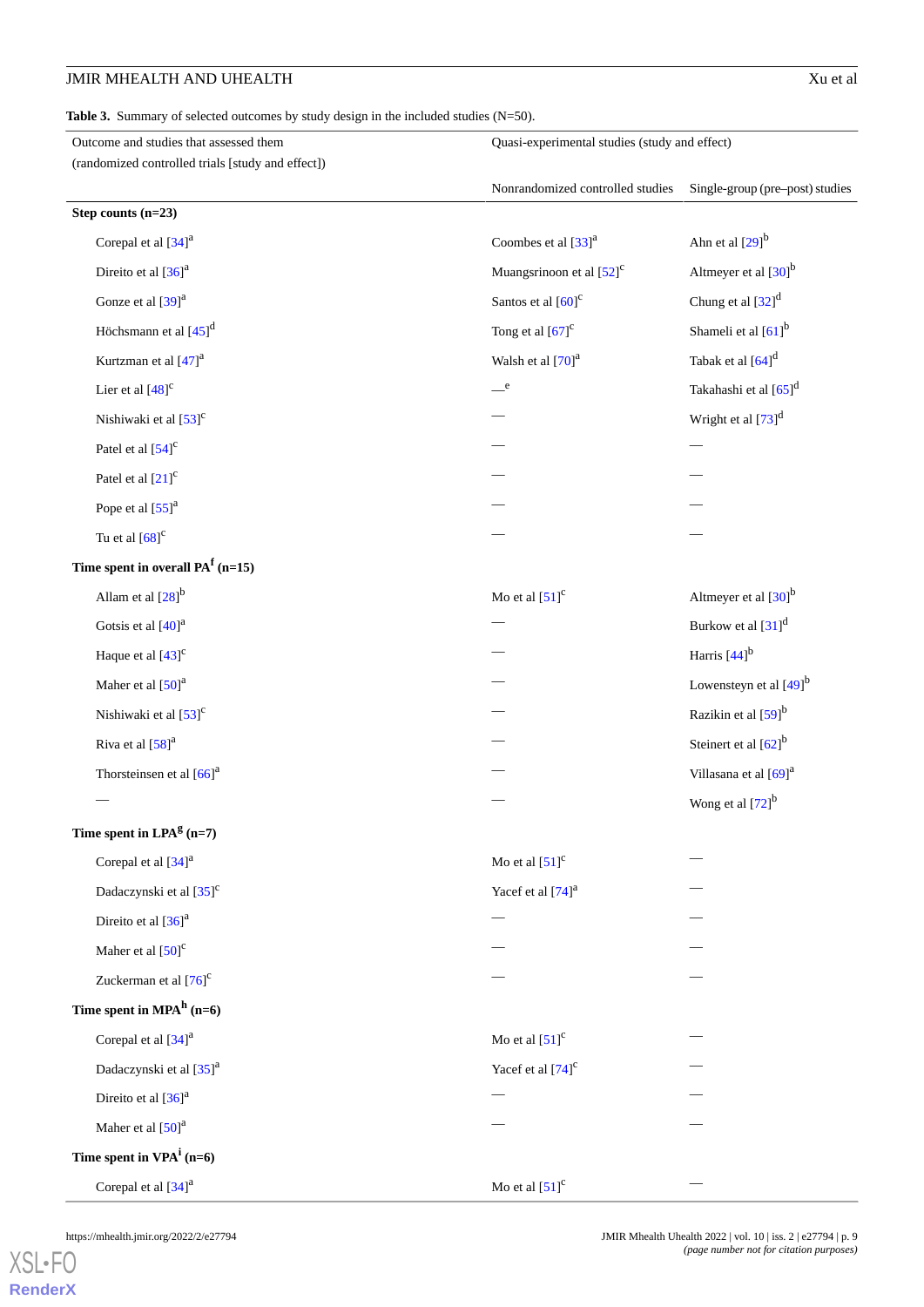| Outcome and studies that assessed them            | Quasi-experimental studies (study and effect) |                                          |  |
|---------------------------------------------------|-----------------------------------------------|------------------------------------------|--|
| (randomized controlled trials [study and effect]) |                                               |                                          |  |
|                                                   | Nonrandomized controlled studies              | Single-group (pre-post) studies          |  |
| Dadaczynski et al [35] <sup>a</sup>               | Yacef et al $[74]$ <sup>c</sup>               |                                          |  |
| Direito et al $[36]$ <sup>a</sup>                 |                                               |                                          |  |
| Maher et al [50] <sup>a</sup>                     |                                               |                                          |  |
| Time spent in $MVPA^j$ (n=9)                      |                                               |                                          |  |
| Corepal et al [34] <sup>a</sup>                   | Coombes et al $[33]$ <sup>c</sup>             | Fuemmeler et al [38] <sup>b</sup>        |  |
| Direito et al $[36]$ <sup>a</sup>                 |                                               | Kouwenhoven-Pasmooij et al<br>$[46]^{b}$ |  |
| Edney et al [37] <sup>a</sup>                     |                                               | Wilson et al [71] <sup>a</sup>           |  |
| Guthrie et al $[41]$ <sup>c</sup>                 |                                               |                                          |  |
| Ha et al $[42]$ <sup>c</sup>                      |                                               |                                          |  |
| Sedentary behavior (n=4)                          |                                               |                                          |  |
| Direito et al $[36]$ <sup>c</sup>                 | Yacef et al [74] <sup>a</sup>                 | Fuemmeler et al $[38]$ <sup>b</sup>      |  |
| Pyky et al $[56]$ <sup>a</sup>                    |                                               |                                          |  |
| Percentage of goal reached (n=3)                  |                                               |                                          |  |
| Patel et al $[54]$ <sup>c</sup>                   |                                               |                                          |  |
| Patel et al [21] <sup>c</sup>                     |                                               |                                          |  |
| Zuckerman et al [76] <sup>c</sup>                 |                                               |                                          |  |
| PA motivation (n=3)                               |                                               |                                          |  |
| Zhao et al $[75]$ <sup>c</sup>                    |                                               | Reynolds et al $[57]$ <sup>d</sup>       |  |
|                                                   |                                               | Strand et al [63] <sup>b</sup>           |  |

<sup>a</sup>The between-group difference or the pre–post difference is not significant.

<sup>b</sup>The pre–post difference between groups is statistically significant.

<sup>c</sup>The difference between the intervention and control groups is statistically significant.

<sup>d</sup>There is a trend toward improvement, but the improvement is not significant.

<sup>e</sup>Not available.

<sup>f</sup>PA: physical activity.

<sup>g</sup>LPA: light physical activity.

h<sub>MPA:</sub> moderate physical activity.

<sup>i</sup>VPA: vigorous physical activity.

<sup>j</sup>MVPA: moderate to vigorous physical activity.

## **Step Counts**

Of the 50 included studies, 23 (46%) assessed the impact of PA gamification interventions on step counts. Of these 23 studies, 11 (48%) were RCTs, 5 (22%) were non-RCTs, and 7 (30%) were single-group studies. As depicted in [Table 3](#page-8-0), the results were quite consistent between the controlled studies and the single-group studies. The controlled studies (16/23, 65%) reported mixed results; 50% (8/16) [\[21](#page-13-14),[48,](#page-15-7)[52-](#page-15-2)[54](#page-15-9)[,60](#page-15-3),[67](#page-16-6)[,68](#page-16-10)] reported that the gamification interventions exerted a positive impact on step counts, 44% (7/16) [\[33](#page-14-8),[34](#page-14-9)[,36](#page-14-11),[39](#page-14-13)[,47](#page-15-6),[55](#page-15-10)[,70](#page-16-7)] reported that no difference existed between the intervention and control groups for step counts, and 6% (1/16) [[45\]](#page-15-5) suggested a

 $XS$ l • FC **[RenderX](http://www.renderx.com/)** trend toward an increase in step counts after the gamification interventions, although the difference was not significant. The single-group studies (7/23, 30%) also reported mixed results; 43% (3/7) [[29](#page-14-7),[30,](#page-14-10)[61\]](#page-15-4) reported that the pre–post difference within groups was statistically significant for step counts, whereas 57%  $(4/7)$   $[32, 64, 65, 73]$  $[32, 64, 65, 73]$  $[32, 64, 65, 73]$  $[32, 64, 65, 73]$  $[32, 64, 65, 73]$  $[32, 64, 65, 73]$  reported that the pre–post difference was not significant.

## **Time Spent in PA**

## *Overview*

Of the 50 included studies, 8 (16%) controlled studies and 8 (16%) single-group studies assessed the time spent in PA, as shown in [Table 3](#page-8-0), and the results were quite different between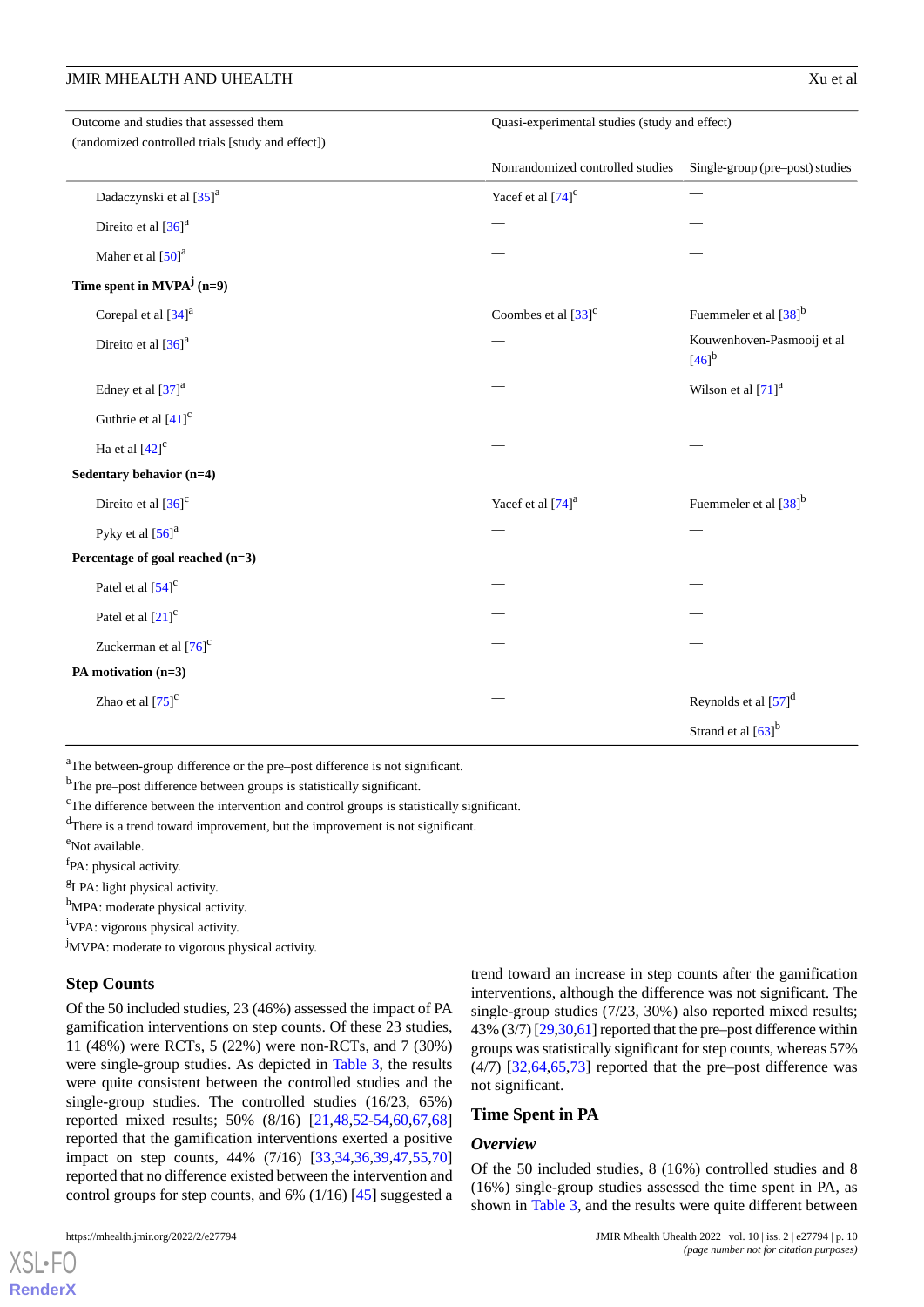the controlled studies and the single-group studies. In the controlled studies, only 3 (3/8, 38%) [[43,](#page-15-13)[51](#page-15-11),[53\]](#page-15-8) reported that the difference between the intervention and control groups was statistically significant. However, for the single-group studies, most of the studies (6/8, 75%) [[30,](#page-14-10)[44](#page-15-12)[,49](#page-15-14),[59](#page-15-16),[62,](#page-16-1)[72\]](#page-16-4) demonstrated that the time spent in PA significantly increased after the gamification intervention. Only the study by Villasana et al [\[69](#page-16-11)] reported no trend toward improvement; the pre–post difference was not significant after the gamification intervention, and the study used just 1 game element (challenge) and did not use any theory ([Multimedia Appendix 4](#page-12-4)).

We further examined the impact of gamification interventions on LPA, MPA, VPA, and MVPA.

#### *Impact on LPA*

Among the 50 included studies, time spent in LPA was assessed in 5 (10%) RCTs [\[34](#page-14-9)[-36](#page-14-11),[50](#page-15-15)[,76](#page-16-0)] and 2 (4%) non-RCTs [[51](#page-15-11)[,74](#page-16-5)] with mixed results. Of the 5 RCTs, 3 (60%) [[35](#page-14-16)[,50](#page-15-15),[76\]](#page-16-0) showed that compared with the control groups, the intervention groups spent more time in LPA; however, the other 2 (40%) RCTs [[34](#page-14-9)[,36](#page-14-11)] reported that the differences between the intervention and control groups were not significant. In the non-RCTs, the study by Mo et al [\[51\]](#page-15-11) reported that the gamification intervention exerted a positive impact on LPA, whereas the study by Yacef et al [\[74](#page-16-5)] reported no significant difference between the intervention and control groups. After comparing these 2 studies, we found that applying multiple and integrated gamification elements (>2 game elements) could be associated with positive effects on LPA.

## *Impact on MPA*

Of the 50 included studies, 4 (8%) RCTs [\[34](#page-14-9)-[36,](#page-14-11)[50](#page-15-15)] and 2 (4%) non-RCTs [[51](#page-15-11)[,74](#page-16-5)] measured the time spent in MPA; the 4 (100%) RCTs [[34-](#page-14-9)[36](#page-14-11)[,50](#page-15-15)] reported that the differences between the intervention and control groups were not significant, whereas the 2 (100%) non-RCTs [\[51](#page-15-11)[,74](#page-16-5)] showed significant effects. The difference in the results between the RCTs and the non-RCTs could be attributed to the selection bias in the non-RCTs.

#### *Impact on VPA*

Among the 50 included studies, the outcomes of VPA were reported in 4 (8%) RCTs [\[34](#page-14-9)-[36,](#page-14-11)[50](#page-15-15)] and 2 (4%) non-RCTs [[51,](#page-15-11)[74](#page-16-5)]; of note, the results were different between these 2 types of studies. The RCTs [[34-](#page-14-9)[36](#page-14-11)[,50](#page-15-15)] reported that no difference existed between the intervention and control groups for VPA; however, the non-RCTs [[51](#page-15-11)[,74](#page-16-5)] reported that the VPA was significantly increased in the intervention group compared with the control group.

## *Impact on MVPA*

Of the 50 included studies, 9 (18%) studies reported the time spent in MVPA. Of these 9 studies, 6 (67%) were controlled studies [\[33](#page-14-8),[34](#page-14-9)[,36](#page-14-11),[37](#page-14-18)[,41](#page-14-19),[42\]](#page-14-20) and 3 (33%) were single-group studies [[38,](#page-14-17)[46](#page-15-17),[71\]](#page-16-12); the results in both were mixed. In the 6 controlled studies, 3 (50%) [\[33](#page-14-8),[41,](#page-14-19)[42](#page-14-20)] reported that the gamification intervention had positive effects on MVPA, whereas 3 (50%) [[34](#page-14-9)[,36](#page-14-11),[37\]](#page-14-18) reported no significant difference between the intervention and control groups. In the 3 single-group studies, the pre–post difference between the groups

for time spent in MVPA was significant in 2 (67%) studies [[38,](#page-14-17)[46\]](#page-15-17) but not in the study by Wilson et al [\[71](#page-16-12)].

#### **Effects of Gamification on Sedentary Behavior**

Sedentary behavior was reported as daily sitting time. Of the 50 included studies, 2 (4%) RCTs [\[36](#page-14-11),[56\]](#page-15-0), 1 (2%) non-RCT [[74\]](#page-16-5), and 1 (2%) single-group study [[38\]](#page-14-17) reported this outcome; the results of the controlled studies were mixed, but the single-group study reported that the gamification intervention exerted a positive impact on sedentary behavior. In the 3 controlled studies, 1 (33%) RCT [[36\]](#page-14-11) reported that the intervention group spent less time in sitting compared with the control group, whereas the 2  $(67%)$  other studies  $[56,74]$  $[56,74]$  $[56,74]$  $[56,74]$ reported no statistically significant differences between the intervention and control groups for daily sitting time. However, the single-group (pre–post) study [\[38](#page-14-17)] reported a significant decrease after the gamification intervention.

# *Discussion*

## **Principal Findings**

This study aims to offer a review of the gamification of PA. A total of 50 studies were included in the systematic review, suggesting that gamification in PA was still developing and lacked high-quality empirical research that could validate the efficacy of such interventions. The review revealed that gamification of PA had been applied to a variety of population groups and broadly distributed among young people but less distributed among older adults and patients with a disease. Most of the studies (30/50, 60%) combined gamification with wearable devices to improve PA behavior change. The most frequently used game elements were goal-setting, followed by progress bars, rewards, points, and feedback; besides, the most used theory in PA gamification was SDT. This systematic review revealed mixed findings for the efficacy of gamification interventions for improving PA participation and sedentary behavior. Both controlled studies and single-group studies reported mixed results on step counts, MVPA, and sedentary behavior. In addition, the controlled studies reported mixed results on time spent in LPA, MPA, and VPA. However, most of the single-group studies (6/8, 75%) revealed that gamified interventions might positively affect time spent in overall PA. Of note, these findings were limited because of the small number of studies.

#### **Gamification and mHealth**

In the systematic review, the types of mHealth technologies used for delivering PA gamification interventions varied, with most of the studies using activity monitors (30/50, 60%), followed by mobile apps (28/50, 56%). To be more specific, most of the wearable devices used were wrist worn (eg, Fitbit). There is a growing interest in the use of wearable activity trackers to facilitate behavior management, when combined with the use of mobile apps; they might enhance users' motivation for PA and help to better manage their health [[77,](#page-16-15)[78](#page-16-16)]. Wearable activity trackers could provide real-time feedback related to daily steps and energy expenditure by means of specifically designed algorithms or through health professionals [[79,](#page-16-17)[80\]](#page-16-18), and when combined with gamification, they may

```
XS-FO
RenderX
```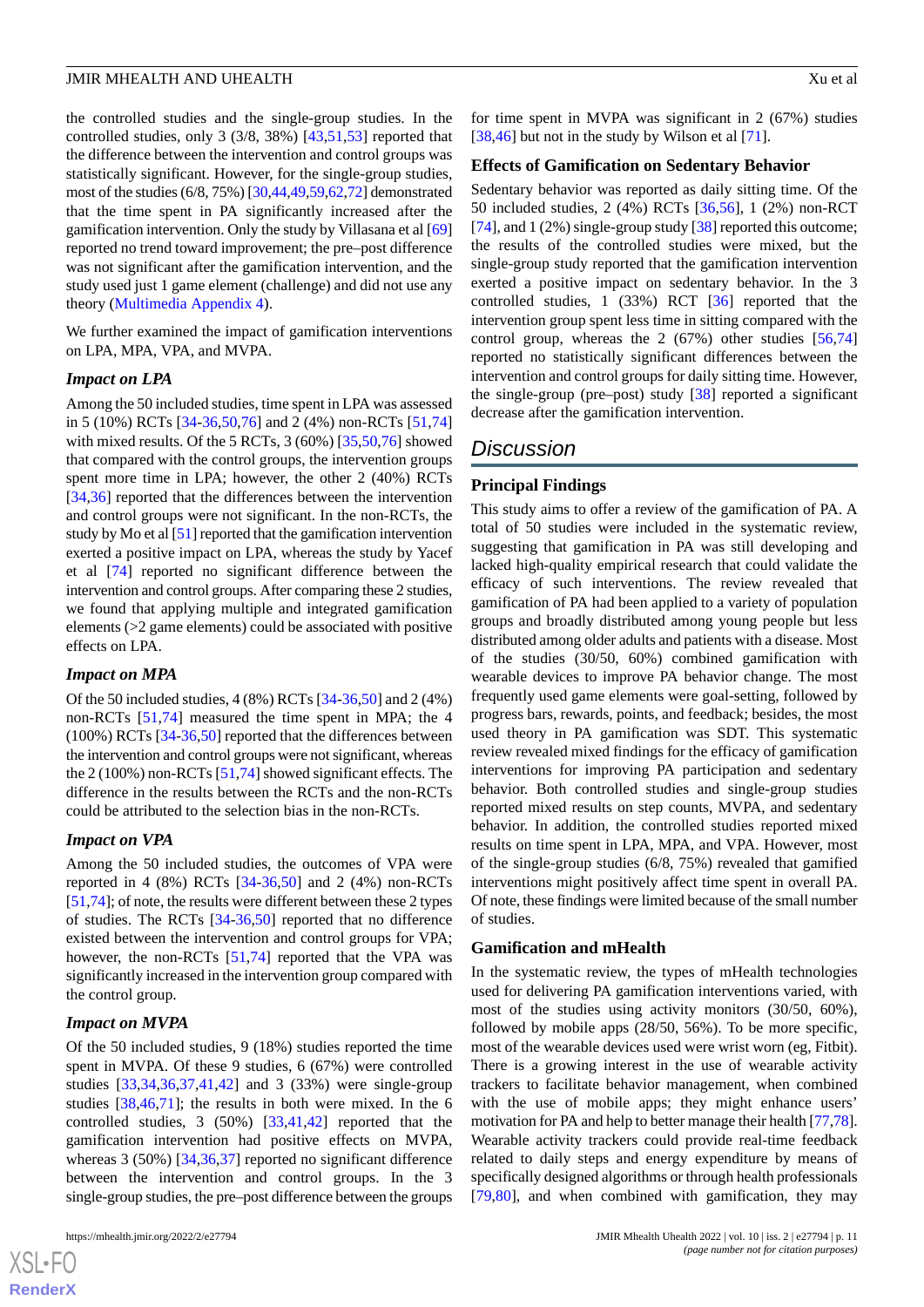markedly help in improving PA motivation and participation. However, there are few high-quality empirical studies. Thus, more empirical research is required in the future to explore the efficacy of a combination of gamification and wearable activity devices in promoting PA.

#### **Game Elements Used in PA Gamification**

In the systematic review, the most frequently used game elements were achievement and progress oriented, such as goal-setting, progress bars, rewards, points, and feedback, which is consistent with previous reviews  $[26,27]$  $[26,27]$  $[26,27]$  $[26,27]$ , suggesting that these were also the most frequently used elements in PA gamification interventions. Goal-setting (30/50, 60%) is a key technique for behavior change [\[26](#page-14-4)], and when it is combined with progress and feedback, it could markedly facilitate intrinsic motivation [\[81](#page-16-19)]. However, few scholars believe that rewards promote extrinsic motivation compared with intrinsic motivation; therefore, there may be a poor maintenance effect of the interventions [[82\]](#page-16-20).

The second most frequently used game elements in PA gamification interventions were social interaction oriented, such as competition and collaboration; these 2 elements increase users' experience of fun and promote motivation for PA participation through social incentives. However, studies have demonstrated that different types and applications of social incentives might affect the efficacy of gamification interventions [[21\]](#page-13-14). For example, gamification with collaboration among families led to significant increases in PA; however, the intervention was ineffective when conducted with participants who were previously unknown to each other [\[21](#page-13-14),[54\]](#page-15-9). Among such participants, competition became a more effective incentive method to promote PA. Therefore, future research needs to investigate the efficacy of gamification combined with different types of social incentives to promote PA participation.

#### **Gamification and Behavior Change Theories**

In the systematic review, half of the studies used theories or principles for designing gamified PA interventions, and SDT (8/25, 32%) was the most commonly used theory, followed by BE (5/25, 20%). These findings were consistent with a previous systematic review [\[19](#page-13-12)]. SDT is a well-established motivation theory that has become a key framework for health behavior interventions because the motivation of individuals was recognized as the main factor driving behavior change [[83\]](#page-17-0). However, intrinsic motivation or extrinsic motivation has different effects on behavior change, and existing research reveals that intrinsic motivation can promote not only behavior change in a more stable manner but also psychological and social well-being [\[19](#page-13-12)]. Hence, future research could consider applying gamification to promote intrinsic motivation to aid in improving PA participation.

The second most commonly used theory in PA gamification interventions was BE. In recent years, there has been a trend to use BE principles to guide interventions for improving PA [[84\]](#page-17-1). From the perspective of BE principles, the decision to participate in PA is considered an investment in future health. An individual who is willing to *pay* the immediate costs of PA (eg, time and energy expenditure) to obtain health benefits in the future is regarded as having patient time preferences. We identified some predictable decision biases and chose interventions that persuade patients to choose a healthier decision (eg, participating in PA). Common BE principles embedded within PA gamification interventions included loss aversion, regret aversion, precommitment, and social norms [[21,](#page-13-14)[54](#page-15-9)].

#### **Effects of Gamification on PA and Sedentary Behavior**

Overall, the evidence regarding the use of gamification to facilitate PA participation was inconclusive. Therefore, it is essential to consider potential explanations for the inconsistencies between the positive and negative studies. Regarding the time spent in overall PA, the positive impact of gamified interventions on PA was observed in 75% (6/8) of the single-group studies; these findings were consistent with a previous published systematic review [[19\]](#page-13-12), which reported that the positive impact of gamified interventions on PA was observed in 80% (8/10) of the studies. We further compared the differences in intervention and gamification characteristics between positive and negative studies. Of the 8 single-group studies, only 1 (13%) showed no trend toward improvement, and the pre–post difference was not significant in terms of the time spent in overall PA after the gamification intervention; the study used just 1 game element (challenge) and did not use any theory. These findings revealed that a combination of multiple game elements could be more effective for PA participation than a single game element, and gamification intervention using theory guidance could be more effective than a gamification intervention without any theory guidance. Furthermore, we tried to identify the appealing game features that could be associated with a positive effect; however, it is difficult to draw a definite conclusion because many studies have applied  $\geq 2$  gamification elements, and we cannot separate them to make a judgment. In addition, some of the studies [[9](#page-13-4),[39\]](#page-14-13) reported that participants liked the self-monitoring of progress and leader board aspects, which might be associated with the positive effect on PA outcomes. However, this should be interpreted with caution because of the heterogeneity of the selected studies.

Regarding the time spent in MPA and VPA, of the 50 included studies, 6 (12%) controlled studies measured the time spent in MPA and VPA and reported mixed results; the results differed between RCTs and non-RCTs. The bias in the non-RCTs could have potentially led to positive results. Our study reported mixed effects of gamification on daily sitting time. As far as we know, this is the first systematic review to report the impact of gamification on sedentary behavior; however, the results were limited because there were only a few high-quality empirical studies.

### **Limitations**

Our study includes several limitations. First, because of the variability and heterogeneity of the research interventions and results, the evidence might not be sufficiently strong to determine whether gamification effectively improves PA participation. Second, the studies included in the systematic review had variations in study design and insufficient data, which did not allow a meta-analysis. Third, although the population was diverse, the original articles had insufficient data, which prevented us from conducting a subgroup analysis

```
XS-FO
RenderX
```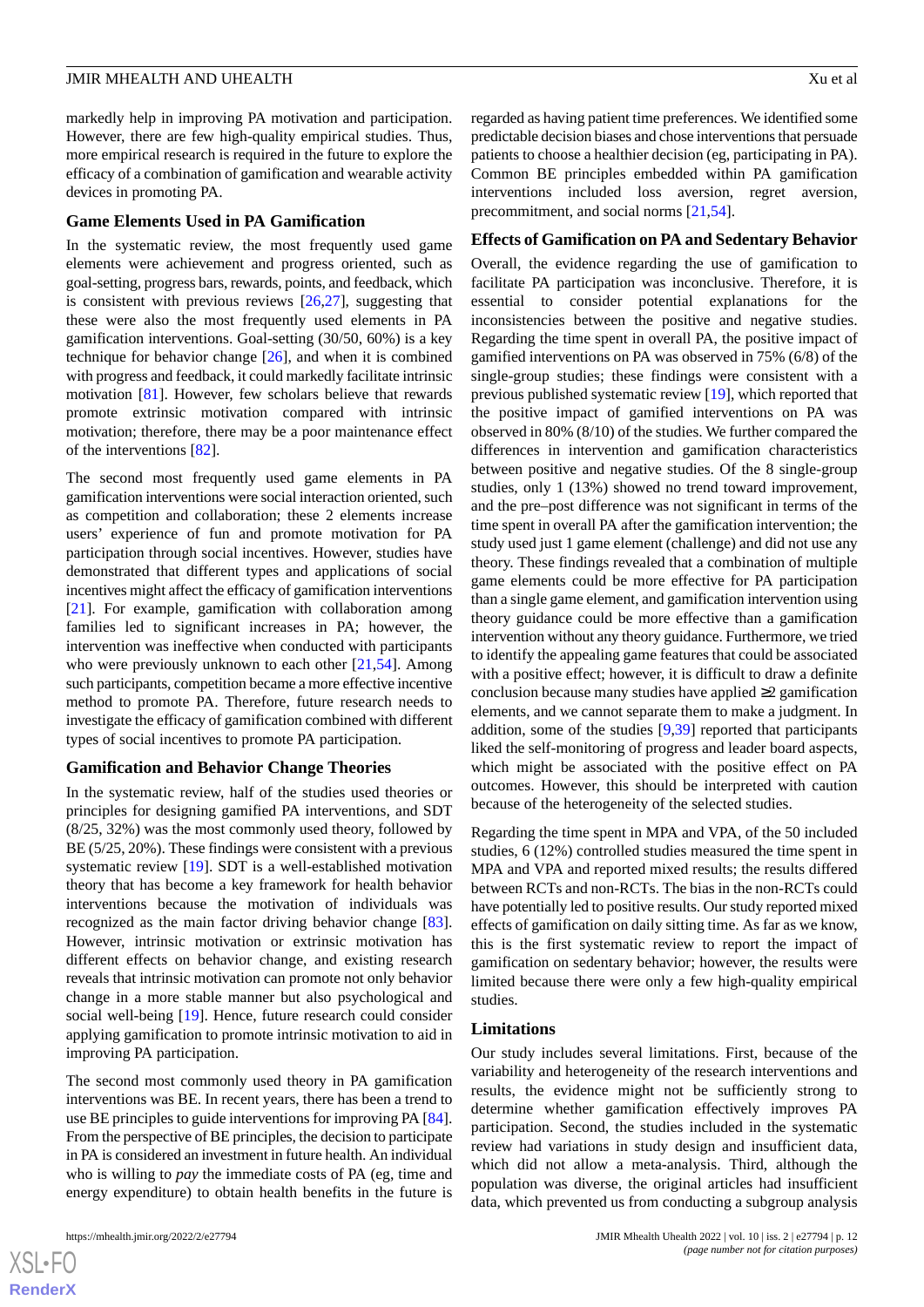based on the population. Fourth, related outcomes were measured immediately after the end of the intervention period, and the long-term effects of gamification in most studies were not observed; therefore, we did not summarize and synthesize the maintenance effect of the gamification interventions. Fifth, the differences in game elements, mHealth technology types, populations, and sample sizes among the included studies might be a major cause of the heterogeneity. Finally, most selected studies in our review were conducted using medical registry databases, which might suffer from an intrinsic risk of coding imprecision and incompleteness.

## **Conclusions and Practical Implications**

This study demonstrates that gamification interventions can increase PA participation; however, the results were mixed, and modest changes were obtained. This could be attributed to the heterogeneity across studies. Gamification combined with wearable activity trackers could help individuals to self-monitor progress and provide fun and motivation to promote health-related behavior change, especially in improving PA. Therefore, high-quality empirical studies are required in the

future to examine the efficacy of a combination of gamification and wearable activity devices to promote PA. Gamification interventions generally have short-term effects, and ongoing contact by means of specifically designed algorithms and through health professionals could increase long-term adherence to PA participation. Hence, gamification combined with wearable activity devices has the potential to assist health professionals to provide ongoing support and motivation to patients who are physically inactive in terms of adherence to PA participation. Moreover, this study reveals that a combination of multiple game elements could be more effective for PA participation than a single game element, and a gamification intervention using theory guidance could be more effective than a gamification intervention without any theory guidance. The combination of different theories and different multiple game elements might produce different effects; hence, further exploration is required to explore the optimal implementation of these features of game elements and theories to improve PA participation. Furthermore, future empirical research on gamification should focus not only on the outcome of PA but also on the impact on sedentary behavior.

## **Authors' Contributions**

LX and FL contributed to the systematic review's conception and research question. LX, HS, and MS contributed to the database search. LX, XZ, MS, and YP selected the included studies. LX, Tianyue Y, and XL extracted the data from the selected studies. LX and XY contributed to statistical analysis and writing. All authors gave final approval and agree to be accountable for all aspects of the work to ensure integrity and accuracy.

## <span id="page-12-1"></span>**Conflicts of Interest**

None declared.

## <span id="page-12-2"></span>**Multimedia Appendix 1**

Full search strategy. [[DOCX File , 15 KB](https://jmir.org/api/download?alt_name=mhealth_v10i2e27794_app1.docx&filename=b25d3d1656bdaef51b8ec187f68dfa82.docx)-[Multimedia Appendix 1\]](https://jmir.org/api/download?alt_name=mhealth_v10i2e27794_app1.docx&filename=b25d3d1656bdaef51b8ec187f68dfa82.docx)

## <span id="page-12-3"></span>**Multimedia Appendix 2**

Summary descriptions of the studies included in the systematic review. [[DOCX File , 36 KB](https://jmir.org/api/download?alt_name=mhealth_v10i2e27794_app2.docx&filename=b82131bc33b560fb565e1c8036445260.docx)-[Multimedia Appendix 2\]](https://jmir.org/api/download?alt_name=mhealth_v10i2e27794_app2.docx&filename=b82131bc33b560fb565e1c8036445260.docx)

## <span id="page-12-4"></span>**Multimedia Appendix 3**

Summary of outcomes in the selected studies. [[DOCX File , 30 KB](https://jmir.org/api/download?alt_name=mhealth_v10i2e27794_app3.docx&filename=1ac719c4979ccf2ddc4580ec581fa639.docx)-[Multimedia Appendix 3\]](https://jmir.org/api/download?alt_name=mhealth_v10i2e27794_app3.docx&filename=1ac719c4979ccf2ddc4580ec581fa639.docx)

## <span id="page-12-0"></span>**Multimedia Appendix 4**

Comparing the differences of intervention and gamification characteristics between positive and negative studies. [[DOCX File , 23 KB](https://jmir.org/api/download?alt_name=mhealth_v10i2e27794_app4.docx&filename=7dba078d8f15eb3dfb0fa9dc3402ee6f.docx)-[Multimedia Appendix 4\]](https://jmir.org/api/download?alt_name=mhealth_v10i2e27794_app4.docx&filename=7dba078d8f15eb3dfb0fa9dc3402ee6f.docx)

#### **References**

- 1. Writing GM, Mozaffarian D, Benjamin EJ, Go AS, Arnett DK, Blaha MJ, American Heart Association Statistics Committee, Stroke Statistics Subcommittee. Executive summary: heart disease and stroke statistics--2016 update: a report from the American Heart Association. Circulation 2016 Jan 26;133(4):447-454. [doi: [10.1161/CIR.0000000000000366\]](http://dx.doi.org/10.1161/CIR.0000000000000366) [Medline: [26811276](http://www.ncbi.nlm.nih.gov/entrez/query.fcgi?cmd=Retrieve&db=PubMed&list_uids=26811276&dopt=Abstract)]
- 2. Yang Q, Cogswell ME, Flanders WD, Hong Y, Zhang Z, Loustalot F, et al. Trends in cardiovascular health metrics and associations with all-cause and CVD mortality among US adults. J Am Med Assoc 2012 Mar 28;307(12):1273-1283. [doi: [10.1001/jama.2012.339](http://dx.doi.org/10.1001/jama.2012.339)] [Medline: [22427615](http://www.ncbi.nlm.nih.gov/entrez/query.fcgi?cmd=Retrieve&db=PubMed&list_uids=22427615&dopt=Abstract)]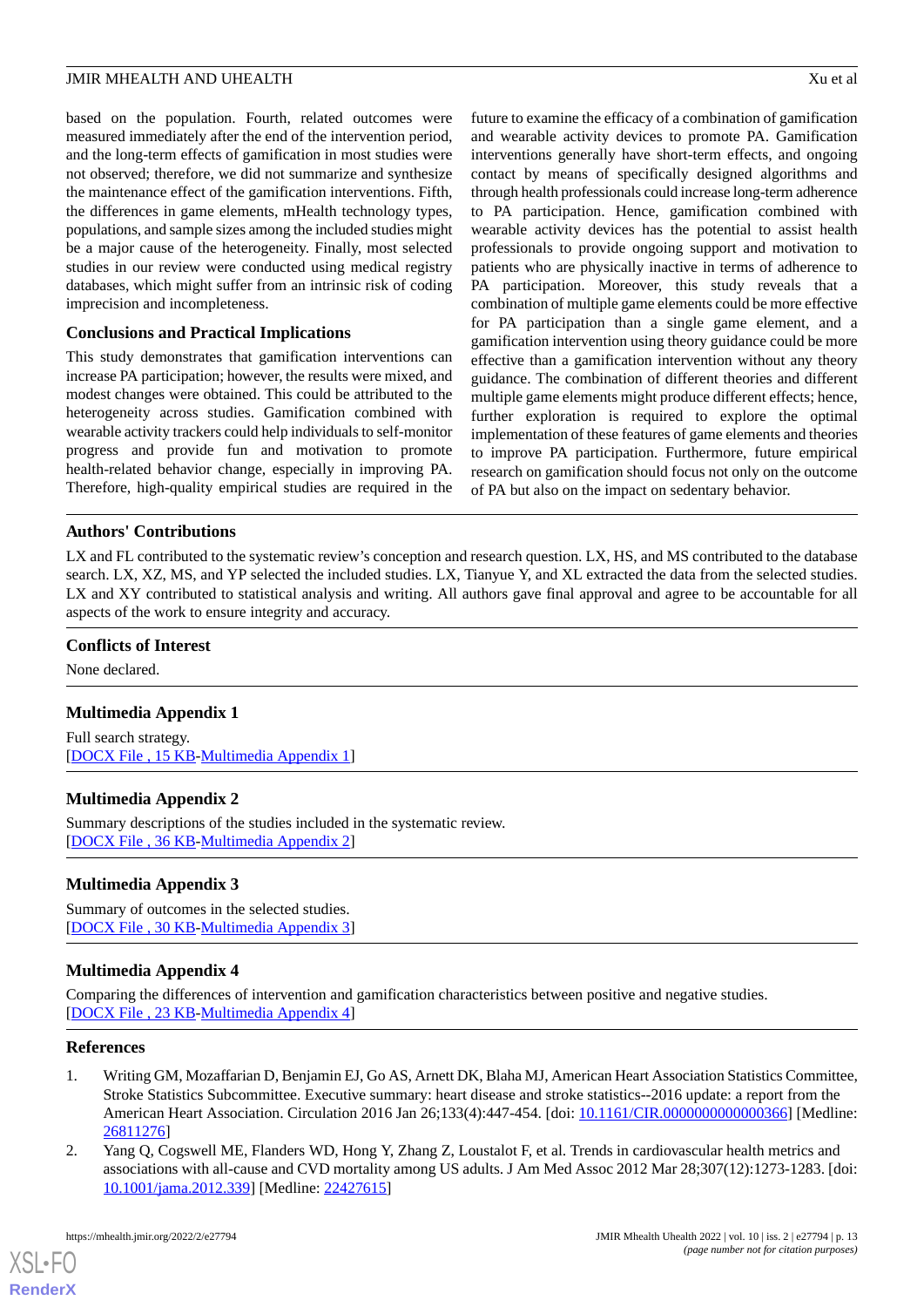- 3. Lee I, Shiroma EJ, Lobelo F, Puska P, Blair SN, Katzmarzyk PT, Lancet Physical Activity Series Working Group. Effect of physical inactivity on major non-communicable diseases worldwide: an analysis of burden of disease and life expectancy. Lancet 2012 Jul 21;380(9838):219-229 [\[FREE Full text\]](http://europepmc.org/abstract/MED/22818936) [doi: [10.1016/S0140-6736\(12\)61031-9](http://dx.doi.org/10.1016/S0140-6736(12)61031-9)] [Medline: [22818936\]](http://www.ncbi.nlm.nih.gov/entrez/query.fcgi?cmd=Retrieve&db=PubMed&list_uids=22818936&dopt=Abstract)
- <span id="page-13-0"></span>4. Ding D, Lawson KD, Kolbe-Alexander TL, Finkelstein EA, Katzmarzyk PT, van Mechelen W, Lancet Physical Activity Series 2 Executive Committee. The economic burden of physical inactivity: a global analysis of major non-communicable diseases. Lancet 2016 Sep 24;388(10051):1311-1324. [doi: [10.1016/S0140-6736\(16\)30383-X](http://dx.doi.org/10.1016/S0140-6736(16)30383-X)] [Medline: [27475266](http://www.ncbi.nlm.nih.gov/entrez/query.fcgi?cmd=Retrieve&db=PubMed&list_uids=27475266&dopt=Abstract)]
- <span id="page-13-1"></span>5. Piercy KL, Troiano RP, Ballard RM, Carlson SA, Fulton JE, Galuska DA, et al. The physical activity guidelines for Americans. J Am Med Assoc 2018 Nov 20;320(19):2020-2028. [doi: [10.1001/jama.2018.14854](http://dx.doi.org/10.1001/jama.2018.14854)] [Medline: [30418471](http://www.ncbi.nlm.nih.gov/entrez/query.fcgi?cmd=Retrieve&db=PubMed&list_uids=30418471&dopt=Abstract)]
- 6. LaCroix AZ, Bellettiere J, Rillamas-Sun E, Di C, Evenson KR, Lewis CE, Women's Health Initiative (WHI). Association of light physical activity measured by accelerometry and incidence of coronary heart disease and cardiovascular disease in older women. JAMA Netw Open 2019 Mar 01;2(3):e190419 [[FREE Full text](https://jamanetwork.com/journals/jamanetworkopen/fullarticle/10.1001/jamanetworkopen.2019.0419)] [doi: [10.1001/jamanetworkopen.2019.0419](http://dx.doi.org/10.1001/jamanetworkopen.2019.0419)] [Medline: [30874775](http://www.ncbi.nlm.nih.gov/entrez/query.fcgi?cmd=Retrieve&db=PubMed&list_uids=30874775&dopt=Abstract)]
- <span id="page-13-3"></span><span id="page-13-2"></span>7. Spartano NL, Davis-Plourde KL, Himali JJ, Andersson C, Pase MP, Maillard P, et al. Association of accelerometer-measured light-intensity physical activity with brain volume: the framingham heart study. JAMA Netw Open 2019 Apr;2(4):e192745. [doi: [10.1001/jamanetworkopen.2019.2745\]](http://dx.doi.org/10.1001/jamanetworkopen.2019.2745) [Medline: [31002329](http://www.ncbi.nlm.nih.gov/entrez/query.fcgi?cmd=Retrieve&db=PubMed&list_uids=31002329&dopt=Abstract)]
- <span id="page-13-4"></span>8. Hallal PC, Andersen LB, Bull FC, Guthold R, Haskell W, Ekelund U, Lancet Physical Activity Series Working Group. Global physical activity levels: surveillance progress, pitfalls, and prospects. Lancet 2012 Jul 21;380(9838):247-257. [doi: [10.1016/S0140-6736\(12\)60646-1\]](http://dx.doi.org/10.1016/S0140-6736(12)60646-1) [Medline: [22818937](http://www.ncbi.nlm.nih.gov/entrez/query.fcgi?cmd=Retrieve&db=PubMed&list_uids=22818937&dopt=Abstract)]
- <span id="page-13-5"></span>9. Schuna JM, Johnson WD, Tudor-Locke C. Adult self-reported and objectively monitored physical activity and sedentary behavior: NHANES 2005-2006. Int J Behav Nutr Phys Act 2013;10:126 [[FREE Full text\]](http://www.ijbnpa.org/content/10//126) [doi: [10.1186/1479-5868-10-126](http://dx.doi.org/10.1186/1479-5868-10-126)] [Medline: [24215625](http://www.ncbi.nlm.nih.gov/entrez/query.fcgi?cmd=Retrieve&db=PubMed&list_uids=24215625&dopt=Abstract)]
- <span id="page-13-6"></span>10. Biswas A, Oh PI, Faulkner GE, Bajaj RR, Silver MA, Mitchell MS, et al. Sedentary time and its association with risk for disease incidence, mortality, and hospitalization in adults: a systematic review and meta-analysis. Ann Intern Med 2015 Jan 20;162(2):123-132. [doi: [10.7326/M14-1651\]](http://dx.doi.org/10.7326/M14-1651) [Medline: [25599350\]](http://www.ncbi.nlm.nih.gov/entrez/query.fcgi?cmd=Retrieve&db=PubMed&list_uids=25599350&dopt=Abstract)
- <span id="page-13-7"></span>11. Ekelund U, Steene-Johannessen J, Brown WJ, Fagerland MW, Owen N, Powell KE, Lancet Physical Activity Series 2 Executive Committe, Lancet Sedentary Behaviour Working Group. Does physical activity attenuate, or even eliminate, the detrimental association of sitting time with mortality? A harmonised meta-analysis of data from more than 1 million men and women. Lancet 2016 Sep 24;388(10051):1302-1310. [doi: [10.1016/S0140-6736\(16\)30370-1\]](http://dx.doi.org/10.1016/S0140-6736(16)30370-1) [Medline: [27475271](http://www.ncbi.nlm.nih.gov/entrez/query.fcgi?cmd=Retrieve&db=PubMed&list_uids=27475271&dopt=Abstract)]
- <span id="page-13-8"></span>12. Burke LE, Ma J, Azar KM, Bennett GG, Peterson ED, Zheng Y, American Heart Association Publications Committee of the Council on Epidemiology and Prevention, Behavior Change Committee of the Council on Cardiometabolic Health, Council on Cardiovascular and Stroke Nursing, Council on Functional Genomics and Translational Biology, Council on Quality of Care and Outcomes Research, and Stroke Council. Current science on consumer use of mobile health for cardiovascular disease prevention: a scientific statement from the American Heart Association. Circulation 2015 Sep 22;132(12):1157-1213. [doi: [10.1161/CIR.0000000000000232\]](http://dx.doi.org/10.1161/CIR.0000000000000232) [Medline: [26271892\]](http://www.ncbi.nlm.nih.gov/entrez/query.fcgi?cmd=Retrieve&db=PubMed&list_uids=26271892&dopt=Abstract)
- <span id="page-13-10"></span><span id="page-13-9"></span>13. McConnell MV, Turakhia MP, Harrington RA, King AC, Ashley EA. Mobile health advances in physical activity, fitness, and atrial fibrillation: moving hearts. J Am Coll Cardiol 2018 Jun 12;71(23):2691-2701. [doi: [10.1016/j.jacc.2018.04.030](http://dx.doi.org/10.1016/j.jacc.2018.04.030)] [Medline: [29880130](http://www.ncbi.nlm.nih.gov/entrez/query.fcgi?cmd=Retrieve&db=PubMed&list_uids=29880130&dopt=Abstract)]
- 14. Lyons EJ, Lewis ZH, Mayrsohn BG, Rowland JL. Behavior change techniques implemented in electronic lifestyle activity monitors: a systematic content analysis. J Med Internet Res 2014;16(8):e192 [[FREE Full text](http://www.jmir.org/2014/8/e192/)] [doi: [10.2196/jmir.3469](http://dx.doi.org/10.2196/jmir.3469)] [Medline: [25131661](http://www.ncbi.nlm.nih.gov/entrez/query.fcgi?cmd=Retrieve&db=PubMed&list_uids=25131661&dopt=Abstract)]
- <span id="page-13-15"></span><span id="page-13-11"></span>15. Deterding S, Dixon D, Khaled R, Nacke L. From game design elements to gamefulness: defining "gamification". In: Proceedings of the 15th International Academic MindTrek Conference: Envisioning Future Media Environments. 2011 Presented at: MindTrek '11: Academic MindTrek 2011; September 28 - 30, 2011; Tampere Finland p. 9-15. [doi: [10.1145/2181037.2181040](http://dx.doi.org/10.1145/2181037.2181040)]
- <span id="page-13-12"></span>16. Sardi L, Idri A, Fernández-Alemán JL. A systematic review of gamification in e-Health. J Biomed Inform 2017 Dec;71:31-48. [doi: [10.1016/j.jbi.2017.05.011\]](http://dx.doi.org/10.1016/j.jbi.2017.05.011) [Medline: [28536062](http://www.ncbi.nlm.nih.gov/entrez/query.fcgi?cmd=Retrieve&db=PubMed&list_uids=28536062&dopt=Abstract)]
- 17. Lister C, West JH, Cannon B, Sax T, Brodegard D. Just a fad? Gamification in health and fitness apps. JMIR Serious Games 2014;2(2):e9 [\[FREE Full text](http://games.jmir.org/2014/2/e9/)] [doi: [10.2196/games.3413\]](http://dx.doi.org/10.2196/games.3413) [Medline: [25654660\]](http://www.ncbi.nlm.nih.gov/entrez/query.fcgi?cmd=Retrieve&db=PubMed&list_uids=25654660&dopt=Abstract)
- <span id="page-13-14"></span><span id="page-13-13"></span>18. King D, Greaves F, Exeter C, Darzi A. 'Gamification': influencing health behaviours with games. J R Soc Med 2013 Mar;106(3):76-78. [doi: [10.1177/0141076813480996](http://dx.doi.org/10.1177/0141076813480996)] [Medline: [23481424](http://www.ncbi.nlm.nih.gov/entrez/query.fcgi?cmd=Retrieve&db=PubMed&list_uids=23481424&dopt=Abstract)]
- 19. Johnson D, Deterding S, Kuhn K, Staneva A, Stoyanov S, Hides L. Gamification for health and wellbeing: a systematic review of the literature. Internet Interv 2016 Nov;6:89-106 [\[FREE Full text\]](https://linkinghub.elsevier.com/retrieve/pii/S2214-7829(16)30038-0) [doi: [10.1016/j.invent.2016.10.002\]](http://dx.doi.org/10.1016/j.invent.2016.10.002) [Medline: [30135818](http://www.ncbi.nlm.nih.gov/entrez/query.fcgi?cmd=Retrieve&db=PubMed&list_uids=30135818&dopt=Abstract)]
- 20. No authors listed. Gamification for physical activity behaviour change. Perspect Public Health 2018 Nov;138(6):309-310. [doi: [10.1177/1757913918801447](http://dx.doi.org/10.1177/1757913918801447)] [Medline: [30412020\]](http://www.ncbi.nlm.nih.gov/entrez/query.fcgi?cmd=Retrieve&db=PubMed&list_uids=30412020&dopt=Abstract)
- 21. Patel MS, Small DS, Harrison JD, Fortunato MP, Oon AL, Rareshide CA, et al. Effectiveness of behaviorally designed gamification interventions with social incentives for increasing physical activity among overweight and obese adults across the united states: the STEP UP randomized clinical trial. JAMA Intern Med 2019 Sep 09:1-9 [\[FREE Full text\]](http://europepmc.org/abstract/MED/31498375) [doi: [10.1001/jamainternmed.2019.3505\]](http://dx.doi.org/10.1001/jamainternmed.2019.3505) [Medline: [31498375\]](http://www.ncbi.nlm.nih.gov/entrez/query.fcgi?cmd=Retrieve&db=PubMed&list_uids=31498375&dopt=Abstract)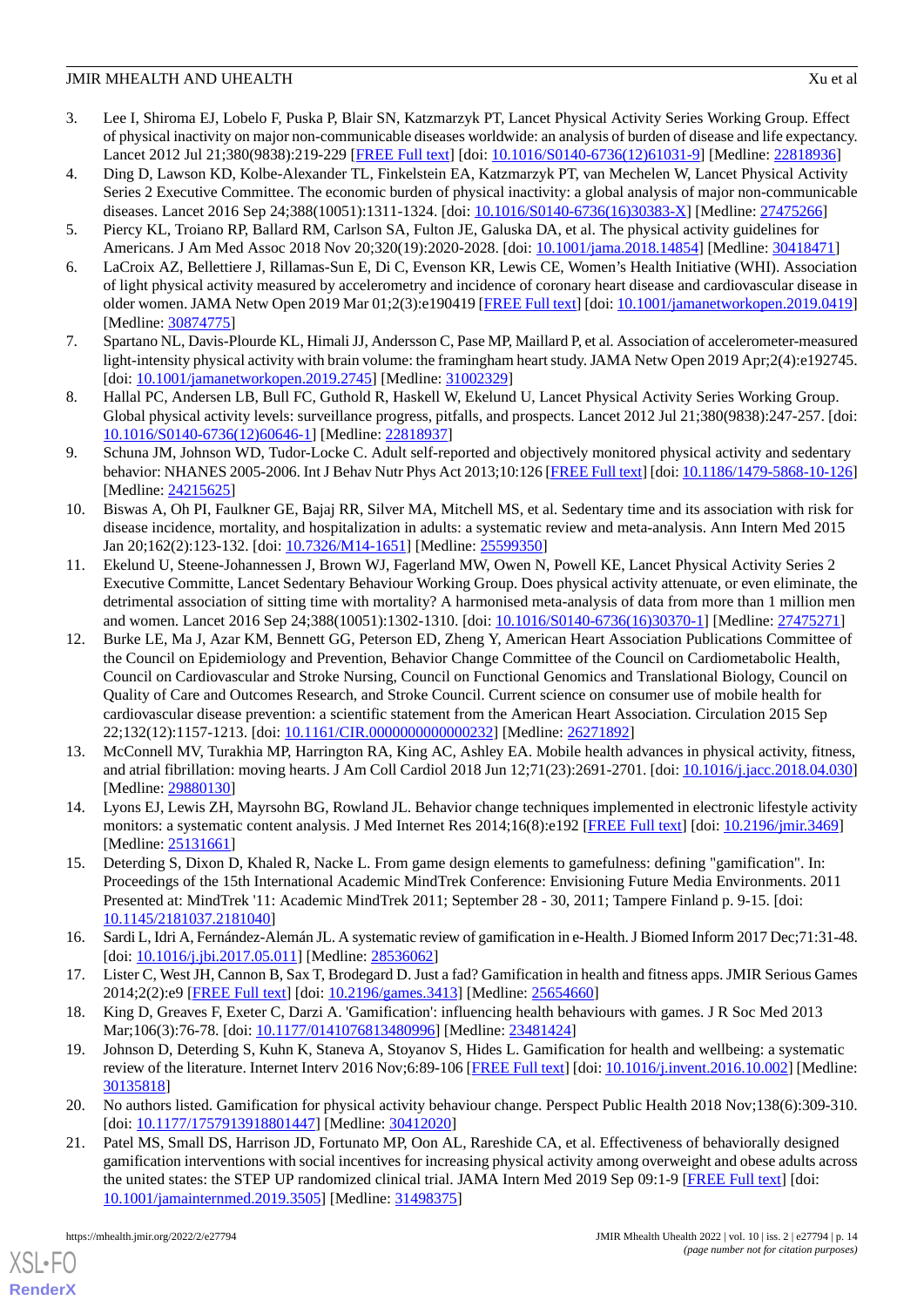- <span id="page-14-0"></span>22. Johnson D, Horton E, Mulcahy R, Foth M. Gamification and serious games within the domain of domestic energy consumption: a systematic review. Renew Sust Energ Rev 2017 Jun;73:249-264. [doi: [10.1016/j.rser.2017.01.134\]](http://dx.doi.org/10.1016/j.rser.2017.01.134)
- <span id="page-14-1"></span>23. Liberati A, Altman DG, Tetzlaff J, Mulrow C, Gøtzsche PC, Ioannidis JP, et al. The PRISMA statement for reporting systematic reviews and meta-analyses of studies that evaluate healthcare interventions: explanation and elaboration. Br Med J 2009 Jul 21;339:b2700 [[FREE Full text](http://europepmc.org/abstract/MED/19622552)] [doi: [10.1136/bmj.b2700\]](http://dx.doi.org/10.1136/bmj.b2700) [Medline: [19622552\]](http://www.ncbi.nlm.nih.gov/entrez/query.fcgi?cmd=Retrieve&db=PubMed&list_uids=19622552&dopt=Abstract)
- <span id="page-14-2"></span>24. Moher D, Liberati A, Tetzlaff J, Altman DG, PRISMA Group. Preferred reporting items for systematic reviews and meta-analyses: the PRISMA statement. Br Med J 2009 Jul 21;339:b2535 [\[FREE Full text](http://www.bmj.com/lookup/pmidlookup?view=long&pmid=19622551)] [doi: [10.1136/bmj.b2535\]](http://dx.doi.org/10.1136/bmj.b2535) [Medline: [19622551](http://www.ncbi.nlm.nih.gov/entrez/query.fcgi?cmd=Retrieve&db=PubMed&list_uids=19622551&dopt=Abstract)]
- <span id="page-14-4"></span><span id="page-14-3"></span>25. EPOC Resources for review authors. Cochrane Effective Practice and Organisation of Care (EPOC). 2017. URL: [https:/](https://epoc.cochrane.org/resources/epoc-resources-review-authors) [/epoc.cochrane.org/resources/epoc-resources-review-authors](https://epoc.cochrane.org/resources/epoc-resources-review-authors) [accessed 2021-01-25]
- <span id="page-14-5"></span>26. Cugelman B. Gamification: what it is and why it matters to digital health behavior change developers. JMIR Serious Games 2013;1(1):e3 [\[FREE Full text](http://games.jmir.org/2013/1/e3/)] [doi: [10.2196/games.3139\]](http://dx.doi.org/10.2196/games.3139) [Medline: [25658754\]](http://www.ncbi.nlm.nih.gov/entrez/query.fcgi?cmd=Retrieve&db=PubMed&list_uids=25658754&dopt=Abstract)
- <span id="page-14-6"></span>27. Vermeir JF, White MJ, Johnson D, Crombez G, Van Ryckeghem DM. The effects of gamification on computerized cognitive training: systematic review and meta-analysis. JMIR Serious Games 2020 Aug 10;8(3):e18644 [[FREE Full text\]](https://games.jmir.org/2020/3/e18644/) [doi: [10.2196/18644\]](http://dx.doi.org/10.2196/18644) [Medline: [32773374\]](http://www.ncbi.nlm.nih.gov/entrez/query.fcgi?cmd=Retrieve&db=PubMed&list_uids=32773374&dopt=Abstract)
- <span id="page-14-7"></span>28. Allam A, Kostova Z, Nakamoto K, Schulz PJ. The effect of social support features and gamification on a web-based intervention for rheumatoid arthritis patients: randomized controlled trial. J Med Internet Res 2015;17(1):e14 [\[FREE Full](http://www.jmir.org/2015/1/e14/) [text](http://www.jmir.org/2015/1/e14/)] [doi: [10.2196/jmir.3510](http://dx.doi.org/10.2196/jmir.3510)] [Medline: [25574939](http://www.ncbi.nlm.nih.gov/entrez/query.fcgi?cmd=Retrieve&db=PubMed&list_uids=25574939&dopt=Abstract)]
- <span id="page-14-10"></span>29. Ahn SJ, Johnsen K, Ball C. Points-based reward systems in gamification impact children's physical activity strategies and psychological needs. Health Educ Behav 2019 Jun 24;46(3):417-425 [[FREE Full text](http://europepmc.org/abstract/MED/30678507)] [doi: [10.1177/1090198118818241](http://dx.doi.org/10.1177/1090198118818241)] [Medline: [30678507](http://www.ncbi.nlm.nih.gov/entrez/query.fcgi?cmd=Retrieve&db=PubMed&list_uids=30678507&dopt=Abstract)]
- <span id="page-14-14"></span>30. Altmeyer M, Lessel P, Sander T, Krüger A. Extending a gamified mobile app with a public display to encourage walking. In: Proceedings of the 22nd International Academic Mindtrek Conference. 2018 Presented at: Mindtrek 2018: Academic Mindtrek 2018; October 10 - 11, 2018; Tampere Finland p. 20-29. [doi: [10.1145/3275116.3275135\]](http://dx.doi.org/10.1145/3275116.3275135)
- <span id="page-14-12"></span><span id="page-14-8"></span>31. Burkow TM, Vognild LK, Johnsen E, Bratvold A, Risberg MJ. Promoting exercise training and physical activity in daily life: a feasibility study of a virtual group intervention for behaviour change in COPD. BMC Med Inform Decis Mak 2018 Dec 18;18(1):136 [\[FREE Full text\]](https://bmcmedinformdecismak.biomedcentral.com/articles/10.1186/s12911-018-0721-8) [doi: [10.1186/s12911-018-0721-8\]](http://dx.doi.org/10.1186/s12911-018-0721-8) [Medline: [30563507\]](http://www.ncbi.nlm.nih.gov/entrez/query.fcgi?cmd=Retrieve&db=PubMed&list_uids=30563507&dopt=Abstract)
- 32. Chung AE, Skinner AC, Hasty SE, Perrin EM. Tweeting to health: a novel mHealth intervention using Fitbits and Twitter to foster healthy lifestyles. Clin Pediatr (Phila) 2016 Jun 16:26-32. [doi: [10.1177/0009922816653385](http://dx.doi.org/10.1177/0009922816653385)] [Medline: [27317609\]](http://www.ncbi.nlm.nih.gov/entrez/query.fcgi?cmd=Retrieve&db=PubMed&list_uids=27317609&dopt=Abstract)
- <span id="page-14-9"></span>33. Coombes E, Jones A. Gamification of active travel to school: a pilot evaluation of the Beat the Street physical activity intervention. Health Place 2016 May;39:62-69 [[FREE Full text\]](https://linkinghub.elsevier.com/retrieve/pii/S1353-8292(16)30010-7) [doi: [10.1016/j.healthplace.2016.03.001\]](http://dx.doi.org/10.1016/j.healthplace.2016.03.001) [Medline: [26974232](http://www.ncbi.nlm.nih.gov/entrez/query.fcgi?cmd=Retrieve&db=PubMed&list_uids=26974232&dopt=Abstract)]
- <span id="page-14-16"></span>34. Corepal R, Best P, O'Neill R, Kee F, Badham J, Dunne L, et al. A feasibility study of 'The StepSmart Challenge' to promote physical activity in adolescents. Pilot Feasibility Stud 2019 Nov;5:132 [[FREE Full text](https://pilotfeasibilitystudies.biomedcentral.com/articles/10.1186/s40814-019-0523-5)] [doi: [10.1186/s40814-019-0523-5](http://dx.doi.org/10.1186/s40814-019-0523-5)] [Medline: [31832227](http://www.ncbi.nlm.nih.gov/entrez/query.fcgi?cmd=Retrieve&db=PubMed&list_uids=31832227&dopt=Abstract)]
- <span id="page-14-18"></span><span id="page-14-11"></span>35. Dadaczynski K, Schiemann S, Backhaus O. Promoting physical activity in worksite settings: results of a German pilot study of the online intervention Healingo fit. BMC Public Health 2017 Sep 08;17(1):696 [\[FREE Full text\]](https://bmcpublichealth.biomedcentral.com/articles/10.1186/s12889-017-4697-6) [doi: [10.1186/s12889-017-4697-6\]](http://dx.doi.org/10.1186/s12889-017-4697-6) [Medline: [28886734](http://www.ncbi.nlm.nih.gov/entrez/query.fcgi?cmd=Retrieve&db=PubMed&list_uids=28886734&dopt=Abstract)]
- <span id="page-14-17"></span>36. Direito A, Jiang Y, Whittaker R, Maddison R. Apps for IMproving FITness and increasing physical activity among young people: the AIMFIT pragmatic randomized controlled trial. J Med Internet Res 2015;17(8):e210 [\[FREE Full text\]](http://www.jmir.org/2015/8/e210/) [doi: [10.2196/jmir.4568](http://dx.doi.org/10.2196/jmir.4568)] [Medline: [26316499](http://www.ncbi.nlm.nih.gov/entrez/query.fcgi?cmd=Retrieve&db=PubMed&list_uids=26316499&dopt=Abstract)]
- <span id="page-14-13"></span>37. Edney SM, Olds TS, Ryan JC, Vandelanotte C, Plotnikoff RC, Curtis RG, et al. A social networking and gamified app to increase physical activity: cluster RCT. Am J Prev Med 2020 Feb;58(2):51-62. [doi: [10.1016/j.amepre.2019.09.009\]](http://dx.doi.org/10.1016/j.amepre.2019.09.009) [Medline: [31959326](http://www.ncbi.nlm.nih.gov/entrez/query.fcgi?cmd=Retrieve&db=PubMed&list_uids=31959326&dopt=Abstract)]
- <span id="page-14-15"></span>38. Fuemmeler BF, Holzwarth E, Sheng Y, Do EK, Miller CA, Blatt J, et al. Mila Blooms: a mobile phone application and behavioral intervention for promoting physical activity and a healthy diet among adolescent survivors of childhood cancer. Games Health J 2020 Aug;9(4):279-289. [doi: [10.1089/g4h.2019.0060](http://dx.doi.org/10.1089/g4h.2019.0060)] [Medline: [32391734](http://www.ncbi.nlm.nih.gov/entrez/query.fcgi?cmd=Retrieve&db=PubMed&list_uids=32391734&dopt=Abstract)]
- <span id="page-14-19"></span>39. Gonze BD, Padovani RD, Simoes MD, Lauria V, Proença NL, Sperandio EF, et al. Use of a smartphone app to increase physical activity levels in insufficiently active adults: feasibility sequential multiple assignment randomized trial (SMART). JMIR Res Protoc 2020 Oct 23;9(10):e14322 [[FREE Full text](https://www.researchprotocols.org/2020/10/e14322/)] [doi: [10.2196/14322\]](http://dx.doi.org/10.2196/14322) [Medline: [33094733\]](http://www.ncbi.nlm.nih.gov/entrez/query.fcgi?cmd=Retrieve&db=PubMed&list_uids=33094733&dopt=Abstract)
- <span id="page-14-20"></span>40. Gotsis M, Wang H, Spruijt-Metz D, Jordan-Marsh M, Valente TW. Wellness partners: design and evaluation of a web-based physical activity diary with social gaming features for adults. JMIR Res Protoc 2013 Feb 01;2(1):e10 [\[FREE Full text\]](http://www.researchprotocols.org/2013/1/e10/) [doi: [10.2196/resprot.2132\]](http://dx.doi.org/10.2196/resprot.2132) [Medline: [23611986](http://www.ncbi.nlm.nih.gov/entrez/query.fcgi?cmd=Retrieve&db=PubMed&list_uids=23611986&dopt=Abstract)]
- 41. Guthrie N, Bradlyn A, Thompson SK, Yen S, Haritatos J, Dillon F, et al. Development of an accelerometer-linked online intervention system to promote physical activity in adolescents. PLoS One 2015;10(5):e0128639 [\[FREE Full text\]](http://dx.plos.org/10.1371/journal.pone.0128639) [doi: [10.1371/journal.pone.0128639\]](http://dx.doi.org/10.1371/journal.pone.0128639) [Medline: [26010359](http://www.ncbi.nlm.nih.gov/entrez/query.fcgi?cmd=Retrieve&db=PubMed&list_uids=26010359&dopt=Abstract)]
- 42. Ha AS, Lonsdale C, Lubans DR, Ng JY. Increasing students' activity in physical education: results of the self-determined exercise and learning for FITness trial. Med Sci Sports Exerc 2020 Mar;52(3):696-704. [doi: [10.1249/MSS.0000000000002172](http://dx.doi.org/10.1249/MSS.0000000000002172)] [Medline: [31652232](http://www.ncbi.nlm.nih.gov/entrez/query.fcgi?cmd=Retrieve&db=PubMed&list_uids=31652232&dopt=Abstract)]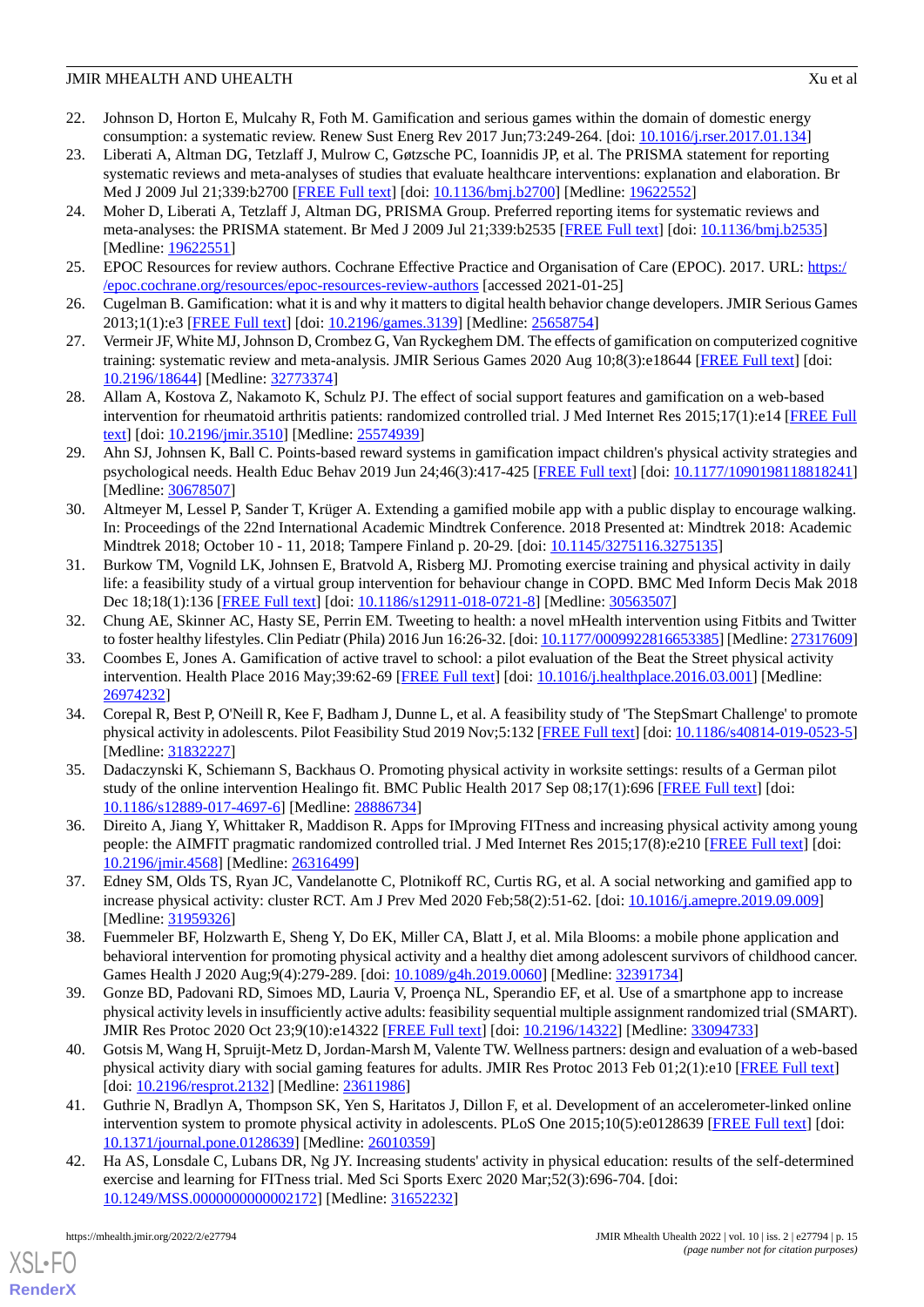- <span id="page-15-13"></span>43. Haque MS, Kangas M, Jämsä T. A persuasive mhealth behavioral change intervention for promoting physical activity in the workplace: feasibility randomized controlled trial. JMIR Form Res 2020 May 04;4(5):e15083 [\[FREE Full text](https://formative.jmir.org/2020/5/e15083/)] [doi: [10.2196/15083\]](http://dx.doi.org/10.2196/15083) [Medline: [32364506\]](http://www.ncbi.nlm.nih.gov/entrez/query.fcgi?cmd=Retrieve&db=PubMed&list_uids=32364506&dopt=Abstract)
- <span id="page-15-12"></span>44. Harris MA. The relationship between physical inactivity and mental wellbeing: findings from a gamification-based community-wide physical activity intervention. Health Psychol Open 2018 Jan;5(1):2055102917753853 [\[FREE Full text](https://journals.sagepub.com/doi/10.1177/2055102917753853?url_ver=Z39.88-2003&rfr_id=ori:rid:crossref.org&rfr_dat=cr_pub%3dpubmed)] [doi: [10.1177/2055102917753853](http://dx.doi.org/10.1177/2055102917753853)] [Medline: [29372067\]](http://www.ncbi.nlm.nih.gov/entrez/query.fcgi?cmd=Retrieve&db=PubMed&list_uids=29372067&dopt=Abstract)
- <span id="page-15-5"></span>45. Höchsmann C, Infanger D, Klenk C, Königstein K, Walz SP, Schmidt-Trucksäss A. Effectiveness of a behavior change technique-based smartphone game to improve intrinsic motivation and physical activity adherence in patients with type 2 diabetes: randomized controlled trial. JMIR Serious Games 2019 Feb 13;7(1):e11444 [\[FREE Full text\]](https://games.jmir.org/2019/1/e11444/) [doi: [10.2196/11444\]](http://dx.doi.org/10.2196/11444) [Medline: [30758293](http://www.ncbi.nlm.nih.gov/entrez/query.fcgi?cmd=Retrieve&db=PubMed&list_uids=30758293&dopt=Abstract)]
- <span id="page-15-17"></span>46. Kouwenhoven-Pasmooij TA, Robroek SJ, Ling SW, van Rosmalen J, van Rossum EF, Burdorf A, et al. A blended web-based gaming intervention on changes in physical activity for overweight and obese employees: influence and usage in an experimental pilot study. JMIR Serious Games 2017 Apr 03;5(2):e6 [\[FREE Full text\]](http://games.jmir.org/2017/2/e6/) [doi: [10.2196/games.6421](http://dx.doi.org/10.2196/games.6421)] [Medline: [28373157](http://www.ncbi.nlm.nih.gov/entrez/query.fcgi?cmd=Retrieve&db=PubMed&list_uids=28373157&dopt=Abstract)]
- <span id="page-15-7"></span><span id="page-15-6"></span>47. Kurtzman GW, Day SC, Small DS, Lynch M, Zhu J, Wang W, et al. Social incentives and gamification to promote weight loss: the LOSE IT randomized, controlled trial. J Gen Intern Med 2018 Oct;33(10):1669-1675. [doi: [10.1007/s11606-018-4552-1\]](http://dx.doi.org/10.1007/s11606-018-4552-1) [Medline: [30003481](http://www.ncbi.nlm.nih.gov/entrez/query.fcgi?cmd=Retrieve&db=PubMed&list_uids=30003481&dopt=Abstract)]
- <span id="page-15-14"></span>48. Lier LM, Breuer C. The motivating power of gamification: Does the inclusion of game elements increase the effectiveness of worksite health promotion programs? Int J Workplace Health Manag 2019 Dec 23;13(1):1-15. [doi: [10.1108/ijwhm-04-2019-0055](http://dx.doi.org/10.1108/ijwhm-04-2019-0055)]
- <span id="page-15-15"></span>49. Lowensteyn I, Berberian V, Berger C, Da Costa D, Joseph L, Grover SA. The sustainability of a workplace wellness program that incorporates gamification principles: participant engagement and health benefits after 2 years. Am J Health Promot 2019 Jul;33(6):850-858. [doi: [10.1177/0890117118823165\]](http://dx.doi.org/10.1177/0890117118823165) [Medline: [30665309\]](http://www.ncbi.nlm.nih.gov/entrez/query.fcgi?cmd=Retrieve&db=PubMed&list_uids=30665309&dopt=Abstract)
- <span id="page-15-11"></span>50. Maher C, Ferguson M, Vandelanotte C, Plotnikoff R, De Bourdeaudhuij I, Thomas S, et al. A web-based, social networking physical activity intervention for insufficiently active adults delivered via Facebook app: randomized controlled trial. J Med Internet Res 2015;17(7):e174 [[FREE Full text](http://www.jmir.org/2015/7/e174/)] [doi: [10.2196/jmir.4086](http://dx.doi.org/10.2196/jmir.4086)] [Medline: [26169067](http://www.ncbi.nlm.nih.gov/entrez/query.fcgi?cmd=Retrieve&db=PubMed&list_uids=26169067&dopt=Abstract)]
- <span id="page-15-2"></span>51. Mo D, Xiang M, Luo M, Dong Y, Fang Y, Zhang S, et al. Using gamification and social incentives to increase physical activity and related social cognition among undergraduate students in Shanghai, China. Int J Environ Res Public Health 2019 Mar 08;16(5):858 [\[FREE Full text\]](https://www.mdpi.com/resolver?pii=ijerph16050858) [doi: [10.3390/ijerph16050858](http://dx.doi.org/10.3390/ijerph16050858)] [Medline: [30857261](http://www.ncbi.nlm.nih.gov/entrez/query.fcgi?cmd=Retrieve&db=PubMed&list_uids=30857261&dopt=Abstract)]
- <span id="page-15-8"></span>52. Muangsrinoon S, Boonbrahm P. Game elements to promote walking in Thais working adults. In: Proceedings of the 16th International Joint Conference on Computer Science and Software Engineering (JCSSE). 2019 Presented at: 16th International Joint Conference on Computer Science and Software Engineering (JCSSE); July 10-12, 2019; Chonburi, Thailand. [doi: [10.1109/jcsse.2019.8864223](http://dx.doi.org/10.1109/jcsse.2019.8864223)]
- <span id="page-15-9"></span>53. Nishiwaki M, Kuriyama A, Ikegami Y, Nakashima N, Matsumoto N. A pilot crossover study: effects of an intervention using an activity monitor with computerized game functions on physical activity and body composition. J Physiol Anthropol 2014 Dec 02;33:35 [\[FREE Full text](https://jphysiolanthropol.biomedcentral.com/articles/10.1186/1880-6805-33-35)] [doi: [10.1186/1880-6805-33-35\]](http://dx.doi.org/10.1186/1880-6805-33-35) [Medline: [25466450\]](http://www.ncbi.nlm.nih.gov/entrez/query.fcgi?cmd=Retrieve&db=PubMed&list_uids=25466450&dopt=Abstract)
- <span id="page-15-10"></span><span id="page-15-0"></span>54. Patel MS, Benjamin EJ, Volpp KG, Fox CS, Small DS, Massaro JM, et al. Effect of a game-based intervention designed to enhance social incentives to increase physical activity among families: the BE FIT randomized clinical trial. JAMA Intern Med 2017 Nov 01;177(11):1586-1593 [\[FREE Full text\]](http://europepmc.org/abstract/MED/28973115) [doi: [10.1001/jamainternmed.2017.3458\]](http://dx.doi.org/10.1001/jamainternmed.2017.3458) [Medline: [28973115\]](http://www.ncbi.nlm.nih.gov/entrez/query.fcgi?cmd=Retrieve&db=PubMed&list_uids=28973115&dopt=Abstract)
- <span id="page-15-18"></span>55. Pope L, Garnett B, Dibble M. Lessons learned through the implementation of an ehealth physical activity gaming intervention with high school youth. Games Health J 2018 Apr;7(2):136-142. [doi: [10.1089/g4h.2017.0164\]](http://dx.doi.org/10.1089/g4h.2017.0164) [Medline: [29393679](http://www.ncbi.nlm.nih.gov/entrez/query.fcgi?cmd=Retrieve&db=PubMed&list_uids=29393679&dopt=Abstract)]
- 56. Pyky R, Koivumaa-Honkanen H, Leinonen A, Ahola R, Hirvonen N, Enwald H, et al. Effect of tailored, gamified, mobile physical activity intervention on life satisfaction and self-rated health in young adolescent men: a population-based, randomized controlled trial (MOPO study). Comput Hum Behav 2017 Jul;72:13-22. [doi: [10.1016/j.chb.2017.02.032](http://dx.doi.org/10.1016/j.chb.2017.02.032)]
- <span id="page-15-16"></span><span id="page-15-1"></span>57. Reynolds L, Sosik V, Cosley D. When Wii doesn't Fit: how non-beginners react to Wii Fit's gamification. In: Proceedings of the First International Conference on Gameful Design, Research, and Applications. 2013 Presented at: Gamification '13: Gameful Design, Research, and Applications; October 2 - 4, 2013; Toronto Ontario Canada p. 111-114. [doi: [10.1145/2583008.2583027](http://dx.doi.org/10.1145/2583008.2583027)]
- <span id="page-15-3"></span>58. Riva S, Camerini A, Allam A, Schulz PJ. Interactive sections of an internet-based intervention increase empowerment of chronic back pain patients: randomized controlled trial. J Med Internet Res 2014;16(8):e180 [\[FREE Full text\]](http://www.jmir.org/2014/8/e180/) [doi: [10.2196/jmir.3474](http://dx.doi.org/10.2196/jmir.3474)] [Medline: [25119374](http://www.ncbi.nlm.nih.gov/entrez/query.fcgi?cmd=Retrieve&db=PubMed&list_uids=25119374&dopt=Abstract)]
- <span id="page-15-4"></span>59. Razikin K, Goh D, Lee C. Examining enjoyment in gamifying physical exercise and a healthy diet. In: Human-Computer Interaction. Interaction Contexts. Cham: Springer; 2017:84-98.
- 60. Santos LH, Okamoto K, Funghetto SS, Cavalli AS, Hiragi S, Yamamoto G, et al. Effects of social interaction mechanics in pervasive games on the physical activity levels of older adults: quasi-experimental study. JMIR Serious Games 2019 Jul 22;7(3):e13962 [\[FREE Full text](https://games.jmir.org/2019/3/e13962/)] [doi: [10.2196/13962\]](http://dx.doi.org/10.2196/13962) [Medline: [31333202\]](http://www.ncbi.nlm.nih.gov/entrez/query.fcgi?cmd=Retrieve&db=PubMed&list_uids=31333202&dopt=Abstract)
- 61. Shameli A, Althoff T, Saberi A, Leskovec J. How gamification affects physical activity: large-scale analysis of walking challenges in a mobile application. Proc Int World Wide Web Conf 2017 Apr;2017:455-463 [[FREE Full text\]](http://europepmc.org/abstract/MED/28990011) [doi: [10.1145/3041021.3054172](http://dx.doi.org/10.1145/3041021.3054172)] [Medline: [28990011](http://www.ncbi.nlm.nih.gov/entrez/query.fcgi?cmd=Retrieve&db=PubMed&list_uids=28990011&dopt=Abstract)]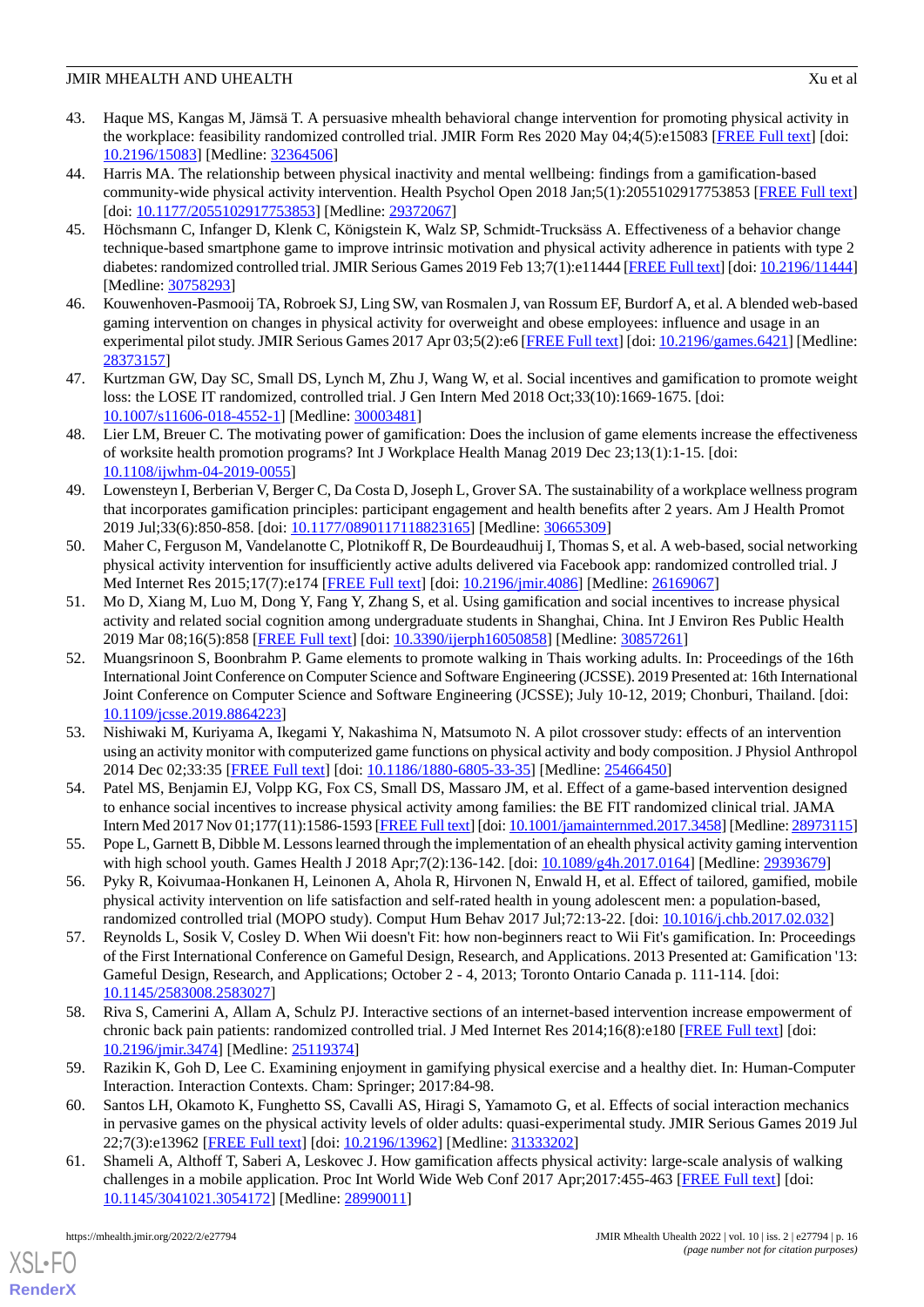- <span id="page-16-1"></span>62. Steinert A, Buchem I, Merceron A, Kreutel J, Haesner M. A wearable-enhanced fitness program for older adults, combining fitness trackers and gamification elements: the pilot study fMOOC@Home. Sport Sci Health 2018 Jan 10;14(2):275-282.  $[doi: 10.1007/s11332-017-0424-z]$  $[doi: 10.1007/s11332-017-0424-z]$
- <span id="page-16-14"></span><span id="page-16-2"></span>63. Strand KA, Francis SL, Margrett JA, Franke WD, Peterson MJ. Community-based exergaming program increases physical activity and perceived wellness in older adults. J Aging nd Phys Act 2014 Jul;22(3):364-371. [doi: [10.1123/japa.22.3.364](http://dx.doi.org/10.1123/japa.22.3.364)]
- 64. Tabak M, de Vette F, van Dijk H, Vollenbroek-Hutten M. A game-based, physical activity coaching application for older adults: design approach and user experience in daily life. Games Health J 2020 Jun;9(3):215-226. [doi: [10.1089/g4h.2018.0163\]](http://dx.doi.org/10.1089/g4h.2018.0163) [Medline: [32053023\]](http://www.ncbi.nlm.nih.gov/entrez/query.fcgi?cmd=Retrieve&db=PubMed&list_uids=32053023&dopt=Abstract)
- <span id="page-16-8"></span>65. Takahashi M, Kawasaki H, Maeda A, Nakamura M. Mobile walking game and group-walking program to enhance going out for older adults. In: Proceedings of the 2016 ACM International Joint Conference on Pervasive and Ubiquitous Computing: Adjunct. 2016 Presented at: UbiComp '16: The 2016 ACM International Joint Conference on Pervasive and Ubiquitous Computing; September 12 - 16, 2016; Heidelberg Germany p. 1372-1380. [doi: [10.1145/2968219.2968415](http://dx.doi.org/10.1145/2968219.2968415)]
- <span id="page-16-6"></span><span id="page-16-3"></span>66. Thorsteinsen K, Vittersø J, Svendsen GB. Increasing physical activity efficiently: an experimental pilot study of a website and mobile phone intervention. Int J Telemed Appl 2014;2014:746232 [\[FREE Full text\]](https://dx.doi.org/10.1155/2014/746232) [doi: [10.1155/2014/746232](http://dx.doi.org/10.1155/2014/746232)] [Medline: [24963290](http://www.ncbi.nlm.nih.gov/entrez/query.fcgi?cmd=Retrieve&db=PubMed&list_uids=24963290&dopt=Abstract)]
- <span id="page-16-10"></span>67. Tong X, Gromala D, Shaw CD. A field study: evaluating gamification approaches for promoting physical activity with motivational models of behavior changes. In: Human-Computer Interaction. Novel User Experiences. Cham: Springer; 2016:417-424.
- <span id="page-16-11"></span>68. Tu R, Hsieh P, Feng W. Walking for fun or for "likes"? The impacts of different gamification orientations of fitness apps on consumers' physical activities. Sport Manag Rev 2021 Feb 03;22(5):682-693. [doi: [10.1016/j.smr.2018.10.005\]](http://dx.doi.org/10.1016/j.smr.2018.10.005)
- <span id="page-16-7"></span>69. Villasana MV, Pires IM, Sá J, Garcia NM, Teixeira MC, Zdravevski E, et al. Promotion of healthy lifestyles to teenagers with mobile devices: a case study in Portugal. Healthcare (Basel) 2020 Sep 02;8(3):315 [\[FREE Full text\]](https://www.mdpi.com/resolver?pii=healthcare8030315) [doi: [10.3390/healthcare8030315\]](http://dx.doi.org/10.3390/healthcare8030315) [Medline: [32887251\]](http://www.ncbi.nlm.nih.gov/entrez/query.fcgi?cmd=Retrieve&db=PubMed&list_uids=32887251&dopt=Abstract)
- <span id="page-16-12"></span>70. Walsh G, Golbeck J. StepCity: a preliminary investigation of a personal informatics-based social game on behavior change. In: Proceedings of the Conference on Human Factors in Computing Systems. 2014 Presented at: CHI '14: CHI Conference on Human Factors in Computing Systems; April 26 - May 1, 2014; Toronto Ontario Canada p. 2371-2376. [doi: [10.1145/2559206.2581326](http://dx.doi.org/10.1145/2559206.2581326)]
- <span id="page-16-4"></span>71. Wilson D, Gillett C, Piele G, Williams C, Stuart A. Does a wrist-worn activity monitor increase exercise activity in teenagers with congenital heart disease? University Hospitals Bristol NHS Healthcare Trust. In: Proceedings of the EuroPRevent 2016. 2016 Presented at: EuroPRevent 2016; May 5-7, 2016; Istanbul p. S44. [doi: [10.1177/2047487316668095\]](http://dx.doi.org/10.1177/2047487316668095)
- <span id="page-16-9"></span>72. Wong RS, Yu EY, Wong TW, Fung CS, Choi CS, Or CK, et al. Development and pilot evaluation of a mobile app on parent-child exercises to improve physical activity and psychosocial outcomes of Hong Kong Chinese children. BMC Public Health 2020 Oct 14;20(1):1544 [\[FREE Full text\]](https://bmcpublichealth.biomedcentral.com/articles/10.1186/s12889-020-09655-9) [doi: [10.1186/s12889-020-09655-9](http://dx.doi.org/10.1186/s12889-020-09655-9)] [Medline: [33054753\]](http://www.ncbi.nlm.nih.gov/entrez/query.fcgi?cmd=Retrieve&db=PubMed&list_uids=33054753&dopt=Abstract)
- <span id="page-16-13"></span><span id="page-16-5"></span>73. Wright A, Schrier E, Thompson E, Schumer S, Liu J, Krasner C, et al. Stepping into survivorship: harnessing mobile health and principles of behavioral economics to increase physical activity in ovarian cancer survivors. Gynecol Oncol 2020 Oct;159:322. [doi: [10.1016/j.ygyno.2020.05.585\]](http://dx.doi.org/10.1016/j.ygyno.2020.05.585)
- <span id="page-16-0"></span>74. Yacef K, Caillaud C, Galy O. Supporting learning activities with wearable devices to develop life-long skills in a health education app. In: Artificial Intelligence in Education. Cham: Springer; 2018:394-398.
- <span id="page-16-15"></span>75. Zhao Z, Arya A, Orji R, Chan G. Effects of a personalized fitness recommender system using gamification and continuous player modeling: system design and long-term validation study. JMIR Serious Games 2020 Nov 17;8(4):e19968 [[FREE](https://games.jmir.org/2020/4/e19968/) [Full text\]](https://games.jmir.org/2020/4/e19968/) [doi: [10.2196/19968\]](http://dx.doi.org/10.2196/19968) [Medline: [33200994](http://www.ncbi.nlm.nih.gov/entrez/query.fcgi?cmd=Retrieve&db=PubMed&list_uids=33200994&dopt=Abstract)]
- <span id="page-16-16"></span>76. Zuckerman O, Gal-Oz A. Deconstructing gamification: evaluating the effectiveness of continuous measurement, virtual rewards, and social comparison for promoting physical activity. Pers Ubiquit Comput 2014 Jul 5;18(7):1705-1719. [doi: [10.1007/s00779-014-0783-2\]](http://dx.doi.org/10.1007/s00779-014-0783-2)
- <span id="page-16-18"></span><span id="page-16-17"></span>77. Mizuno A, Changolkar S, Patel MS. Wearable devices to monitor and reduce the risk of cardiovascular disease: evidence and opportunities. Annu Rev Med 2021 Jan 27;72:459-471. [doi: [10.1146/annurev-med-050919-031534](http://dx.doi.org/10.1146/annurev-med-050919-031534)] [Medline: [32886543](http://www.ncbi.nlm.nih.gov/entrez/query.fcgi?cmd=Retrieve&db=PubMed&list_uids=32886543&dopt=Abstract)]
- 78. Xie Z, Jo A, Hong YR. Electronic wearable device and physical activity among US adults: an analysis of 2019 HINTS data. Int J Med Inform 2020 Dec;144(8):104297. [doi: [10.1016/j.ijmedinf.2020.104297\]](http://dx.doi.org/10.1016/j.ijmedinf.2020.104297) [Medline: [33059242\]](http://www.ncbi.nlm.nih.gov/entrez/query.fcgi?cmd=Retrieve&db=PubMed&list_uids=33059242&dopt=Abstract)
- <span id="page-16-19"></span>79. Preusse KC, Mitzner TL, Fausset CB, Rogers WA. Older adults' acceptance of activity trackers. J Appl Gerontol 2017 Feb;36(2):127-155 [[FREE Full text](http://europepmc.org/abstract/MED/26753803)] [doi: [10.1177/0733464815624151\]](http://dx.doi.org/10.1177/0733464815624151) [Medline: [26753803\]](http://www.ncbi.nlm.nih.gov/entrez/query.fcgi?cmd=Retrieve&db=PubMed&list_uids=26753803&dopt=Abstract)
- <span id="page-16-20"></span>80. Brickwood K, Watson G, O'Brien J, Williams AD. Consumer-based wearable activity trackers increase physical activity participation: systematic review and meta-analysis. JMIR Mhealth Uhealth 2019 Apr 12;7(4):e11819 [\[FREE Full text\]](http://mhealth.jmir.org/2019/4/e11819/) [doi: [10.2196/11819](http://dx.doi.org/10.2196/11819)] [Medline: [30977740\]](http://www.ncbi.nlm.nih.gov/entrez/query.fcgi?cmd=Retrieve&db=PubMed&list_uids=30977740&dopt=Abstract)
- 81. Hicks K, Gerling K, Richardson G, Pike T, Burman O, Dickinson P. Understanding the effects of gamification and juiciness on players. In: Proceedings of the IEEE Conference on Games (CoG). 2019 Presented at: IEEE Conference on Games (CoG); Aug. 20-23, 2019; London, UK. [doi: [10.1109/cig.2019.8848105\]](http://dx.doi.org/10.1109/cig.2019.8848105)
- 82. Ryan RM, Deci EL. Intrinsic and extrinsic motivations: classic definitions and new directions. Contemp Educ Psychol 2000 Jan;25(1):54-67. [doi: [10.1006/ceps.1999.1020](http://dx.doi.org/10.1006/ceps.1999.1020)] [Medline: [10620381](http://www.ncbi.nlm.nih.gov/entrez/query.fcgi?cmd=Retrieve&db=PubMed&list_uids=10620381&dopt=Abstract)]